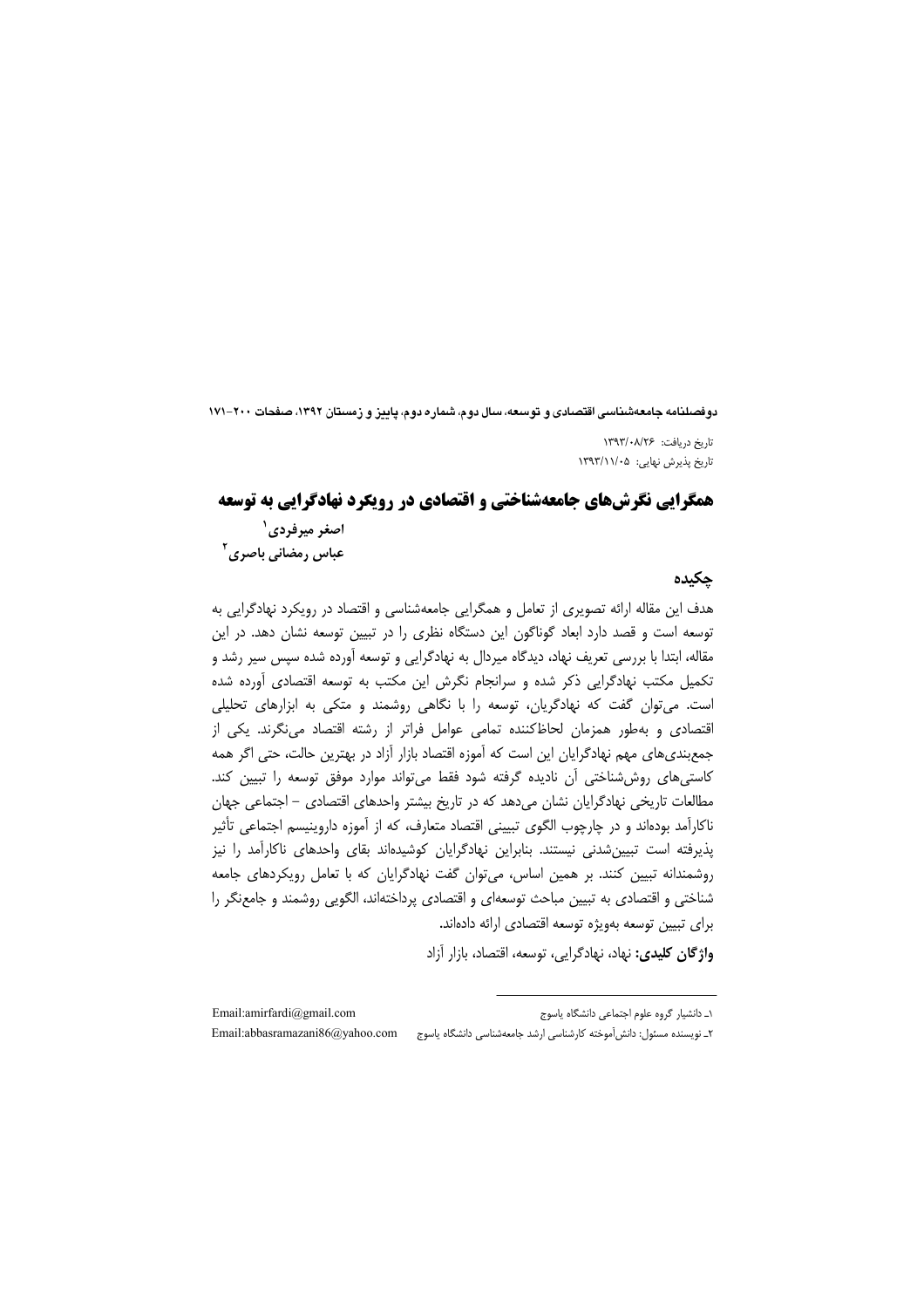### مقدمه

177

توسعه بهعنوان پدیدهای چند بعدی نیازمند توجه و پرداختن به زمینههای اقتصادی، اجتماعی، فرهنگی و سیاسی است. آنچه امروزه از آن بهعنوان توسعه همهجانبه و توسعه پایدار یاد میشود، جامعنگری در اولویتها و رویکردهای توسعهای را در بردارد و از تکبعدانگاری توسعه خودداری می کند. اگرچه در گذشته، توسعه از منظر بهبود شرایط اقتصادی مورد توجه قرار می گرفت، در دهههای اخیر نگاه چندبعدی به توسعه تقویت شده است. گروهی از اقتصاددانان با نزدیککردن اقتصاد به جامعهشناسی معتقدند که برای فهم متغیرهای اقتصادی در جامعه باید نهادها و نهادمندی در آن جامعه را مورد مطالعه قرار داد. نهادها در فرهنگ و تاریخ ریشه دارند و «نهادگرایان تاریخگرا، تسلسل و تداوم تاریخی در حکوم*ت* و سیاست را بررسی کردهاند و بر تداوم زمانی و توالی تاریخی در توسعه نهادی تأکید می-کنند» (پاتنام، ۱۳۸۰: ۳۰). نهادگرایی در سالهای اخیر، بیش از پیش مورد توجه اقتصاددانان قرار گرفته است. یکی از دلایل این امر، مطرح شدن بحث سرمایه اجتماعی بررسی های انجام است. در واقع از اوایل دهه ۱۹۹۰ میلادی، شاهد مطرح شدن بحث سرمایه اجتماعی بودیم و شده تأثیر مثبت سرمایه اجتماعی را بر رشد اقتصادی نمایان ساخت (107 :1997 knak & keefer,). با توجه به این که نهادها از عوامل مهم ایجاد سرمايه اجتماعي هستند (Uphoff, 1999: 209). بحث نهادها مورد توجه اقتصاددانان قرار گرفت. میر یادآور میشود که بحث سرمایه اجتماعی همان بحث نهادها و فرهنگ است که اكنون اقتصاددانان بدان توجه كردهاند (Meier, 2000: 41)؛ البته نهادهايي مانند بانك جهانی نیز در سال های اخیر، توجه خاصی به این نظریهها نشان دادهاند ( .Jameson, 2000  $. (254)$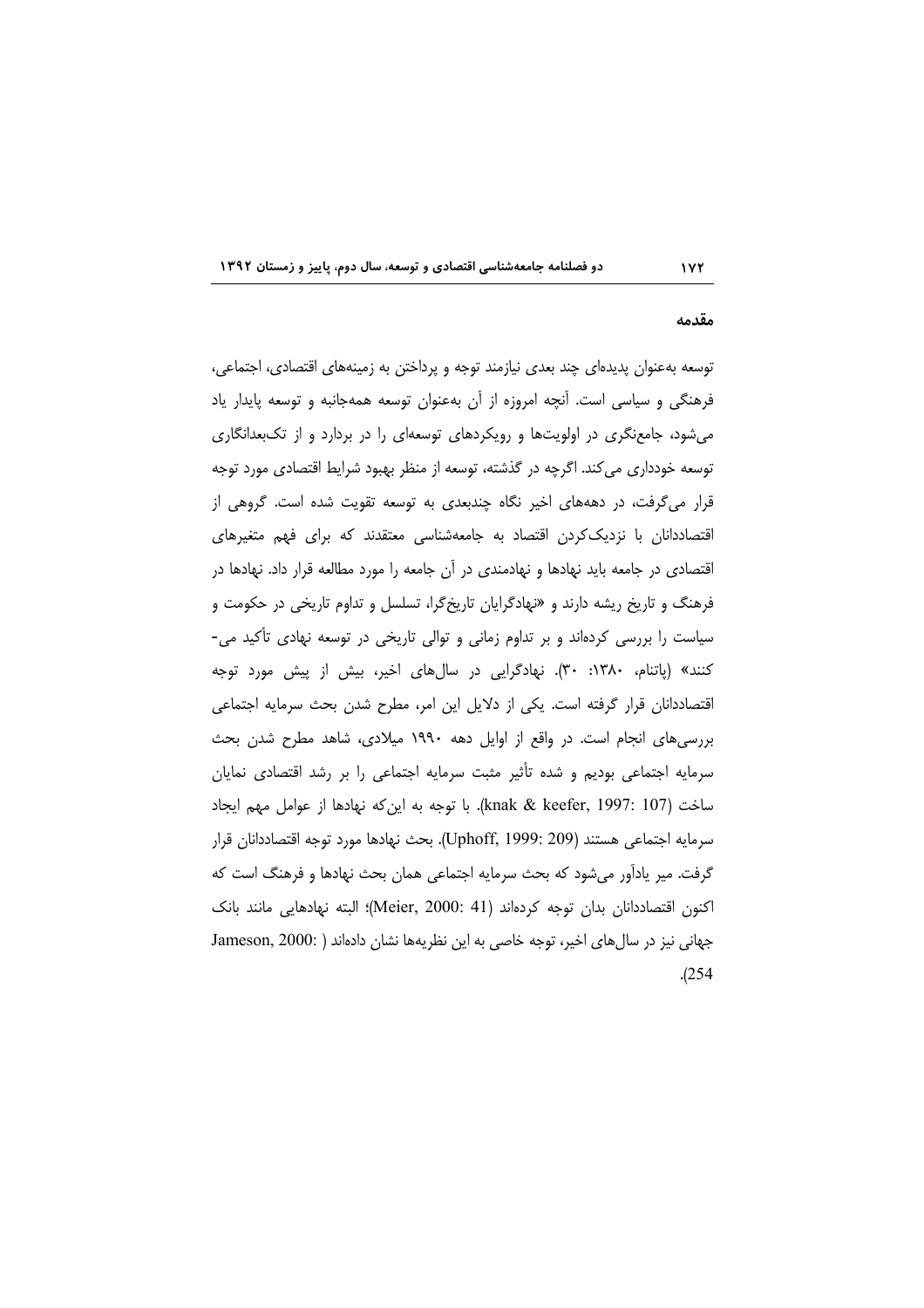مکتب نهادگرایی از ایالات متحده نشأت گرفته و هماکنون هم تا حد زیادی در آنجا متمرکز است و به نوعی تفکر آمریکایی بهحساب میآید و آمریکاییها آغاز تفکرات اساسی اقتصادی در کشور را با نوعی اندیشههای نهادگرایانه پیوند میزنند (دادگر،۳۸۳:۱۳۶). اگرچه نهادگرایی اولیه در انتقاد به رویکرد فایق اقتصادی ظهور نمود و نهادگرایان اولیه از منتقدان جدی نئوکلاسیکها به حساب می|مدند، اما نهادگرایی جدید تا حد زیادی نظریههای خود را به اجرایی و عملیاتی شدن محدود نموده و جنبه عمل¢رایانهتری در تحلیل های اقتصادی داشته و با مکتب نئوکلاسیک سازگارتر است.

مکتب نهادگرایی، حوزه بررسی خود را بسیار فراتر از اقتصاد مرسوم در نظر گرفته و اقتصاد را فقط شامل بازار نمیداند، بلکه بازار را نوعی نهاد تعریف می کند که خود متشکل از تعدادی نهادهای فرعی است و با سایر مجموعههای نهادی مثل فرهنگ، دولت، مقررات، ایدئولوژی و … ارتباط دارد. اصل اساسی نهادگرایی براین حقیقت استوار است که بازار به تنهایی تنظیمکننده توزیع و تخصیص بهینه منابع نیست بلکه این ساختار سازمان نهادی و قدرت در جامعه است که تخصیص منابع را صورت میدهد و یا بهجای این که قیمت و توزیع کالاها و خدمات را تابعی از نظام عرضه و تقاضا در یک بازار مفهومی صرف بداند نظام عرضه و تقاضا را تابعي از ساختار قدرت، ثروت و نهادها مي داند. بنابر اين اقتصاد نهادی یک نظریه تحول اجتماعی یا کنترل اجتماعی است. نوعی جهتگیری فعال به سمت نهادهای اجتماعی از طریق تمرکز بر تأثیر نهادها بر عملکرد اقتصادی و فرایندهای تحول نهادی و یا به عبارتی دیگر نوعی تمرکز بر شکل¢یری و کارکرد نهادها بهعنوان علّت و پیامد ساختار قدرت و رفتار اجتماعی شده افراد و گروهها و بهعنوان شیوهای است که اقتصادها از طریق آن سازماندهی و کنترل میشوند. این نگرش به تقلید از مکتب سلف خود، یعنی مکتب تاریخی ألمان معتقد است واقعیتهای اقتصادی میباید در لوای تاریخ انها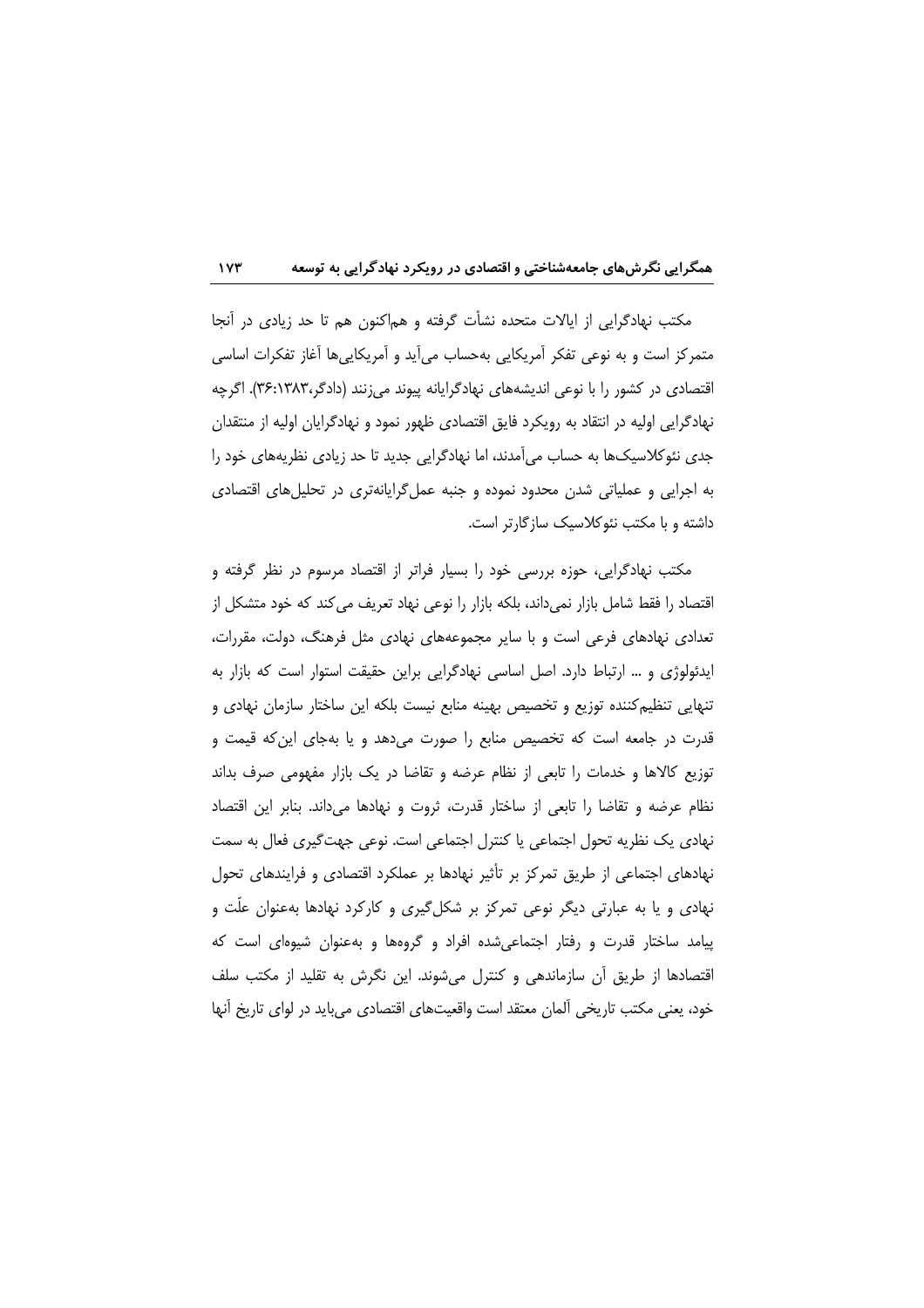و از طریق روشهای عملگرایانهای همچون توصیف آماری، شیوه استقرایی مورد مطالعه شوند (تمدنجهرمی، ۱۳۸۳: ۲۵). همچنین نهادگرایان در تعیین مسائل توسعهنیافتگی کشورهای جهان سوم، معتقدند که مدیران این کشورها بیشتر فرصتهایی را تشویق می-نمایند که مشوق توزیع درآمدند تا تولید بیشتر درآمدها و گسترشدهنده فعالیتهای توزیعی و یا بازتوزیعی هستند تا فعالیتهای تولیدی. سازمانهای فعال در کشورهای توسعهنیافته بيش تر توسعه دهنده انحصارند تا رقابت و محدودكننده فرصتها هستند تا خالق آنها. اين سازمانها کارآمدند ولی در جهت افزایش سود خود و ناکارا نمودن نهادهای موجود. بنابراین نهادهای ناقص در این کشورها باعث بروزرسانیهای ناکارا و عملکرد اقتصادی ضعیف این کشورها مےگردد (Worldbank, 2002). نگرش نـهادگرایانه به شـكل تفصیلی و جامعهشناختی تر در کارهای داگلاس نورث نمایان است. وی مدعی است که نهادها قواعد بازی در یک سازمان و جامعه هستند که عبارتند از قواعد رسمی (قانون اساسی، قوانین موضوعه و عمومی، مقررات و …) و قواعد غیررسمی (هنجارهای رفتاری، میثاق ها و معیارهای رفتاری از بیرون تحمیل شده به افراد جامعه). این نهادها بر میزان امنیت، جستجوی اهداف، مبادلات اقتصادی، سیاسی و اجتماعی مؤثرند و ساختارهای مبادله و سازمانهای انسانی را فراهم می کنند. در مجموع بایستی عنوان نمود که نهادگرایان معتقدند رسیدن به توسعه نهادی در جهت کاهش مخاطرات و هزینههای مبادلاتی ضرورت دارد و این دو به صورت دو سویه باعث تقویت و یا تضعیف یکدیگرند. این مقاله برأن است تا وضعیت همگرایی و تعامل رویکردهای اقتصادی و جامعهشناختی در نگاه نهادگرایانه به توسعه را بررسی کند و با توجه به اختلافهای فراوان میان نهادگرایان، تقسیمبندی نوینی از نهادگرایی ارائه نماید تا زمینه درک بهتر نهادگرایی را فراهم آورد. در این مقاله، ابتدا با

<sup>1-</sup> Duglass North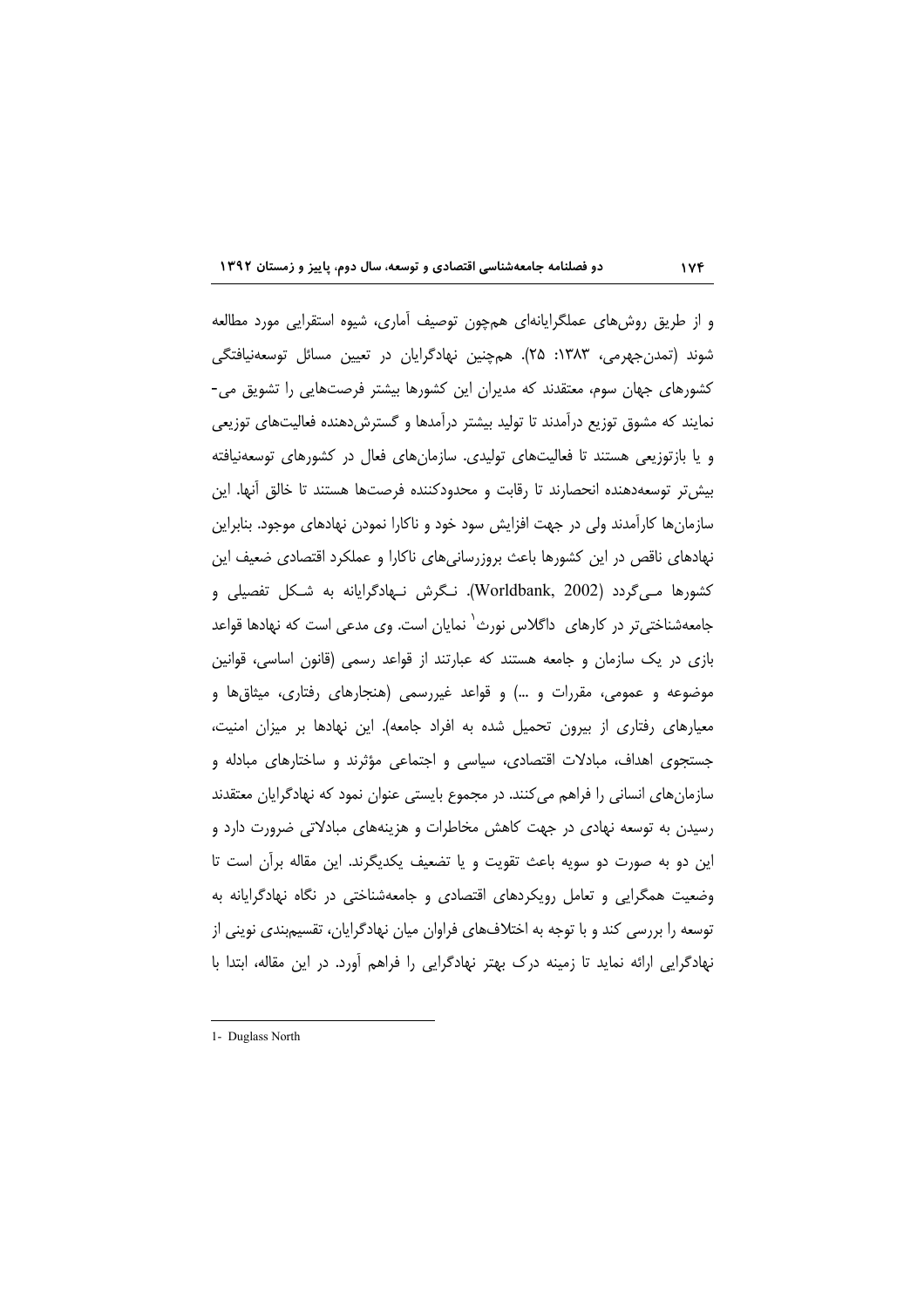بررسی تعریف نهاد، دیدگاه میردال به نهادگرایی و توسعه آورده شده، سپس سیر رشد و تکمیل مکتب نهادگرایی ذکر شده و سرانجام نگرش این مکتب به توسعه اقتصادی آورده شده است. با توجه به اهداف این مقاله، روش تحقیق آن مبتنی بر مطالعه اسنادی و تحلیل مقایسهای است.

## تعريف نهاد`

در معرفی و شناخت نهاد، تعریف یکسان و اجماعی که مورد موافق همه دانشمندان نهادگرا باشد وجود ندارد و هرکس مطابق تفکر و سلیقه خود به تعریف جداگانهای از نهاد پرداخته است. بهعنوان مثال لین و ناجنت<sup>٬</sup> نهاد را چنین تعریف کردهاند: «مجموعه قواعد رفتاری ایجاد شده توسط انسان بهمنظور اداره و شکل دهی به تعامل های انسان هاست که تا حدی به آنها کمک می کند انتظاراتی ازکنش دیگران داشته باشند» (متوسلی، ۱۳۸۹: ۳۳۹).

از نهادگرایان برجسته و برنده جایزه نوبل، نهاد را این گونه معرفی می نماید: «نهادها قواعد بازی در جامعهاند؛ بهعبارتی سنجیدهتر، قیودی وضع شده از جانب نوع بشرند که روابط متقابل انسانها با يكديگر را شكل مىدهند و سبب نظاممند شدن انگيزههاى نهفته در مبادلات بشرمی گردند» (نورث، ۱۳۷۷: ۱۹). نورث هم نوع رسمی و هم نوع غیررسمی نهادها را به رسمیت می شناسد، یعنی هم قوانینی که واضع آنها بشر است و هم آداب و رسوم رفتاری. از این دیدگاه، نهادها هم ممکن است خلق شوند (مثل قانون اساسی) و هم این که به مرور زمان شکل گیـرند و مقبول واقع شوند (مثل حقوق فرعی) به هر حال صرف نظر از تعدد و تكثر تعريف نهاد، شايد بتوان خصوصيات مشتركي را براي نهادها برشمرد. این خصوصیات عبارتند از:

<sup>1-</sup> Institution

<sup>2-</sup> Lin & Nugent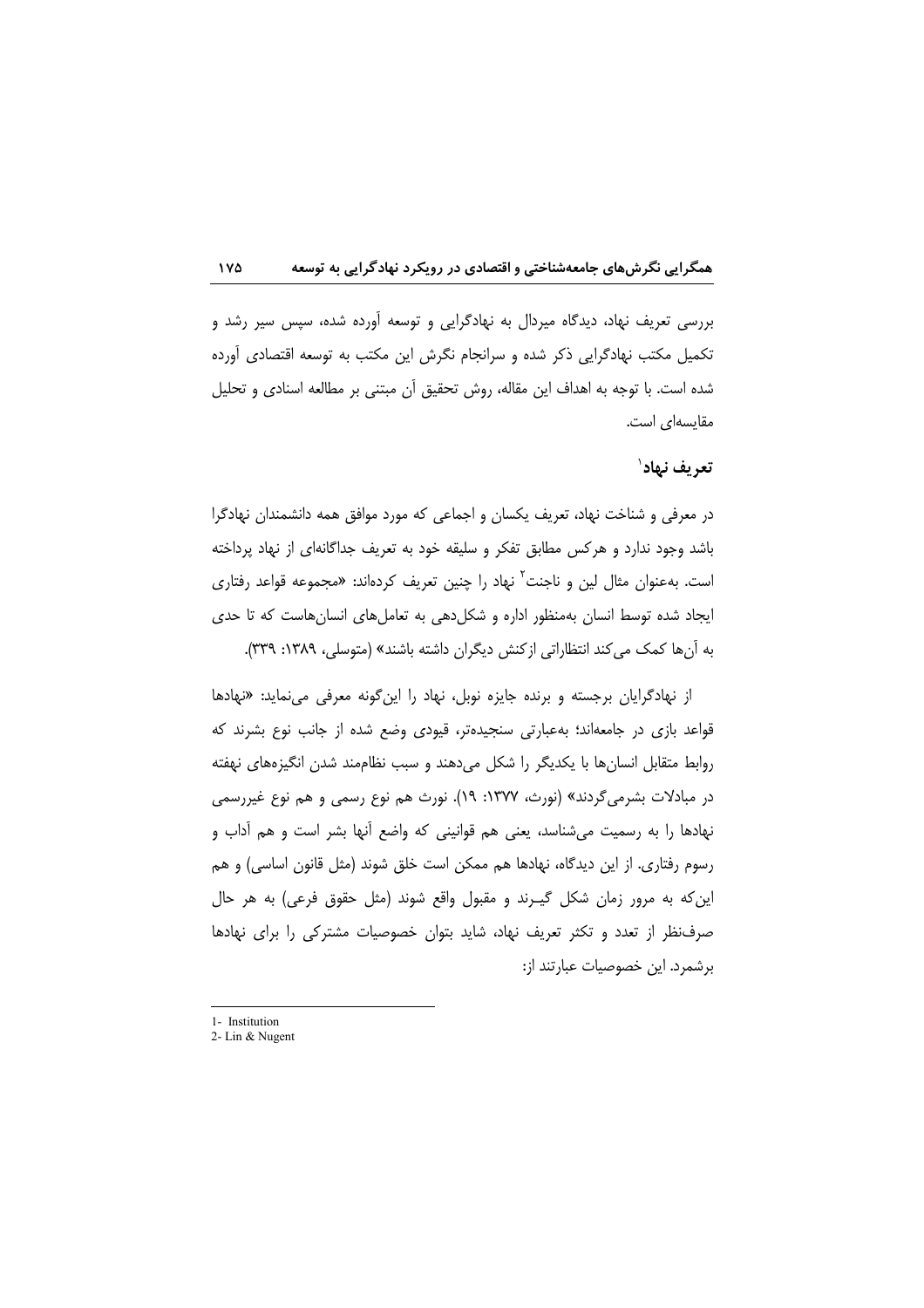همه نهادها متضمن كنش و واكنش ميان كنش گران هستند. در واقع كنش متقابل کنشگران مختلف در چهارچوب نهادهاست که شکل میگیرد و قوام مییابد؛

همه نهادها از تعدادی ویژگی، ایدههای مشترک و عادات جاری برخوردارند؛

نهادها از یکسو انتظارات و تلقیها را میپذیرند و از سوی دیگر نیز بهوسیله همین انتظارات تأييد مي شوند. بهعبارت ديگر نهادها از سويي مولد و از سويي ديگر مولود تلقيها و انتطارات افرادند؛

درست است که تغییرناپذیری و فناناپذیری ویژگی نهادها نیست، اما نهادها بهطور نسبی با دوام و خود تقویت کنندهاند و نسبتاً از ویژگیهای پایداری برخوردارند؛

نهادها به ارزشها و فرایندهای ارزشیابی هنجاری، مشروعیت میبخشند و آنها را موجه می ساز د.

در واقع نهادها پیوسته بر مشروعیت اخلاقی خود صحه میگذارند و چه درست و چه نادرست، خود را از لحاظ اخلاقی موجه مینمایانند. تمامی نهادها و سازمانها از پنج ویژگی فوق بهطور يكسان برخوردارند (متوسلي، ١٣٨٩: ٣٣٠).

یکی از مباحث محوری در علم جامعهشناسی توجه به نهادها و نهادمندی است و همه ویژگیهای مطرح شده بالا، که در دیدگاه نهادگرایان به توسعه مورد توجه قرارگرفتهاند، نمودی از نگاه اجتماعی به اقتصاد و توسعه است.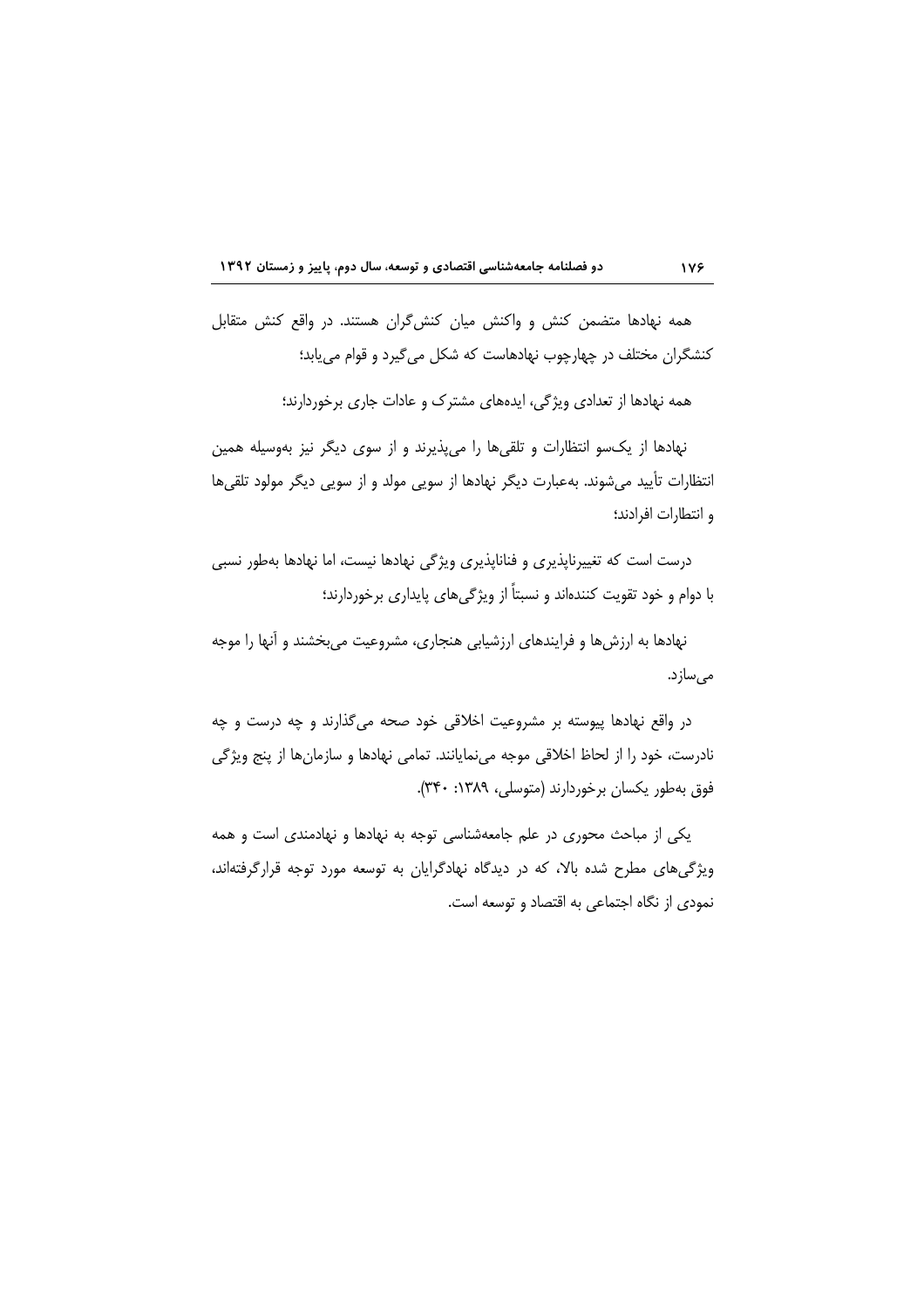# نهادگرایی گونار میردال`

توجه میردال به تأثیر محیط اجتماعی بر رفتار بشری، بسط گستره دیدگاه اقتصادی به منظور یوشش تمامی عوامل مربوط، تأکید او برماهیت یوپایی و تبیین اصول موضوعه «علیت دوری» در نظام اجتماعی، تماماً با موضع اقتصاددانان نهادگرای آمریکایی سازگار بود. میردال نگرش نهادگرایی را اساس مطالعات توسعه اقتصادی بهحساب می آورد، اگر چه او این دیدگاه را برای سایر مطالعات نیز توصیه می کند. او در مقدمه کتاب ماندگارش *درام آسیایی آ* می گوید: «اگر درجهای از اصیل بودن دراین کتاب باشد به این دلیل است که از ابتدا تا انتها بر پایه نگرش نهادگرایی بناشده است» (Myrdal, 1968: 13).

نگرشهای دیگر به این دلیل برای بیان واقعیات توسعه نامناسب هستند که مجرد از شرایط اساسی کشورهای در حال توسعه یعنی خصلتها و نهادها هستند. در حالی که سایر نهادگرایان به فناوری بیشتر بهعنوان متغیری کلیدی در پویایی اجتماعی پرداختهاند. میردال حوزههای خواستههای انسانی و سازمانی را ملاک توضیح پویاییهای اجتماعی فرض می-کند. اگرچه این توجه تا حدودی به امیدهایش در رسیدن به مدلهای علمی کمی و کامل خدشه وارد نمود. او در این راستا میگوید: «در محدوده کارها، خصلتها و نهادهای انسانی از نقش بالایی در روابط عالی برخوردارند در حالی که این پدیدهها فقط بهصورت محدود می توانند در قالب پارامترها و متغیرها، در مدلهای علی ساده، تعریف و تصریح شوند» .(Myrdal, 1973: 60)

میردال تلاش می کند تا دیدگاهی کلی از منطق ساز وکار توسعه و عدم توسعه ارائه دهد. او در حالی که تجربه جنوب آسیا را ملاک تحلیل های خود قرار می دهد، ادعا دارد که

<sup>1-</sup> Gunnar Myrdal

<sup>2.</sup> Asiatic drama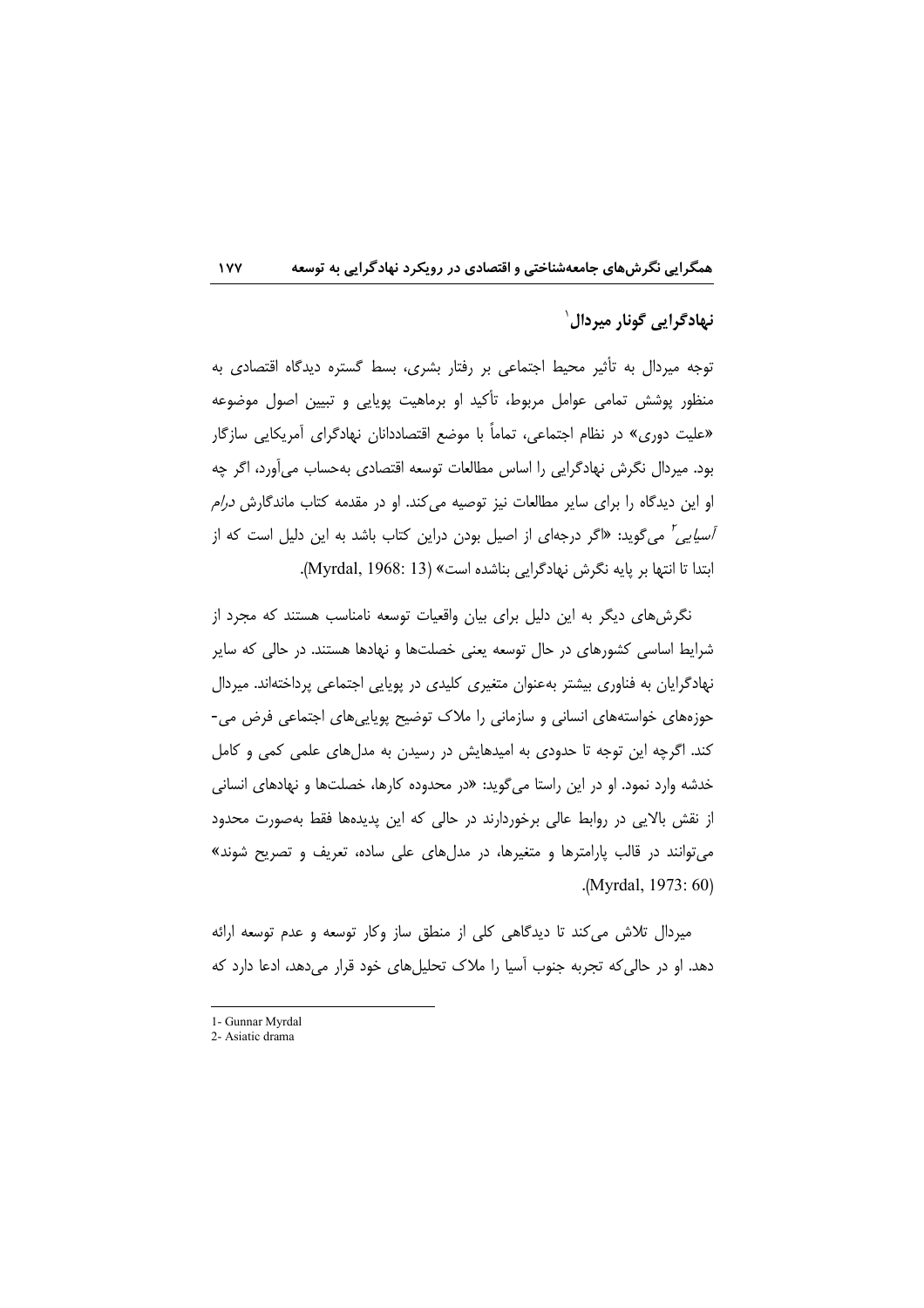بحثهایش می تواند برای سایر کشورها کاربرد داشته باشد؛ میردال کارخود را با بررسی اصل موضوعه علّیت دوری شروع میکند و با رد مدلهای یک متغیر، راه را برای فرایندهای توسعه با شرایط نظام علی و بههم پیوسته باز می نماید. او میگوید: «درک من از شرایط کشورهای جنوب آسیا و هر کشور دیگر وجود یک نظام اجتماعی است. نظامی که در آن شرایط بسیاری بهطور علی با هم مرتبطاند و تغییر در یکی از آنها باعث تغییرات علی در سایر شرایط می شود» (Myrdal, 1968: 1860). این شرایط بهطور کلی در شش مورد قابل بيان هستند:

۱– تولید و درآمد: مهمترین ویژگی عمومی توسعهنیافتگی از دید اقتصادی است. این عامل مي تواند تقريباً معرف ساير متغيرها باشد اما نبايد بهعنوان تعريف توسعه از آن ياد كرد.

۲– شرایط تولید: به همراه محصول و درآمد سرانه پایین بر ساختار اقتصاد و جهت و تمرکز فعالیتهای اقتصادی تأثیر میگذارد. بهطور کلی بخش صنعتی کوچک است و در سایر بخشها فنون تولید ابتدایی و چگالی سرمایه پایین بوده، سرانه زیرساختهای اقتصادی نامناسب و بهرهوری نیروی کار در هر مترمربع بسیار ناچیز است.

٣- سطح زندگي: غذاي ناكافي مصرفي، شرايط سكونت، نظافت و بهداشت نامناسب و امکانات و تسهیلات نامناسب، تعلیم و تربیت و تسهیلات غیره مکفی آموزشی و فرهنگی و شاخصهایی از این قبیل را شامل می شود.

۴– طرزتلقی و نگرش نسبت به کار و زندگی: مواردی از این قبیل را شامل میشود: پایینبودن سطح انضباط، وقتشناسی و نظم کاری، عقاید خرافی و چشمانداز غیرعقلایی؛ عدم هشیاری، انطباق پذیری، درایت، عدم آمادگی برای تغییر و کسب تجربه، حقیر شمردن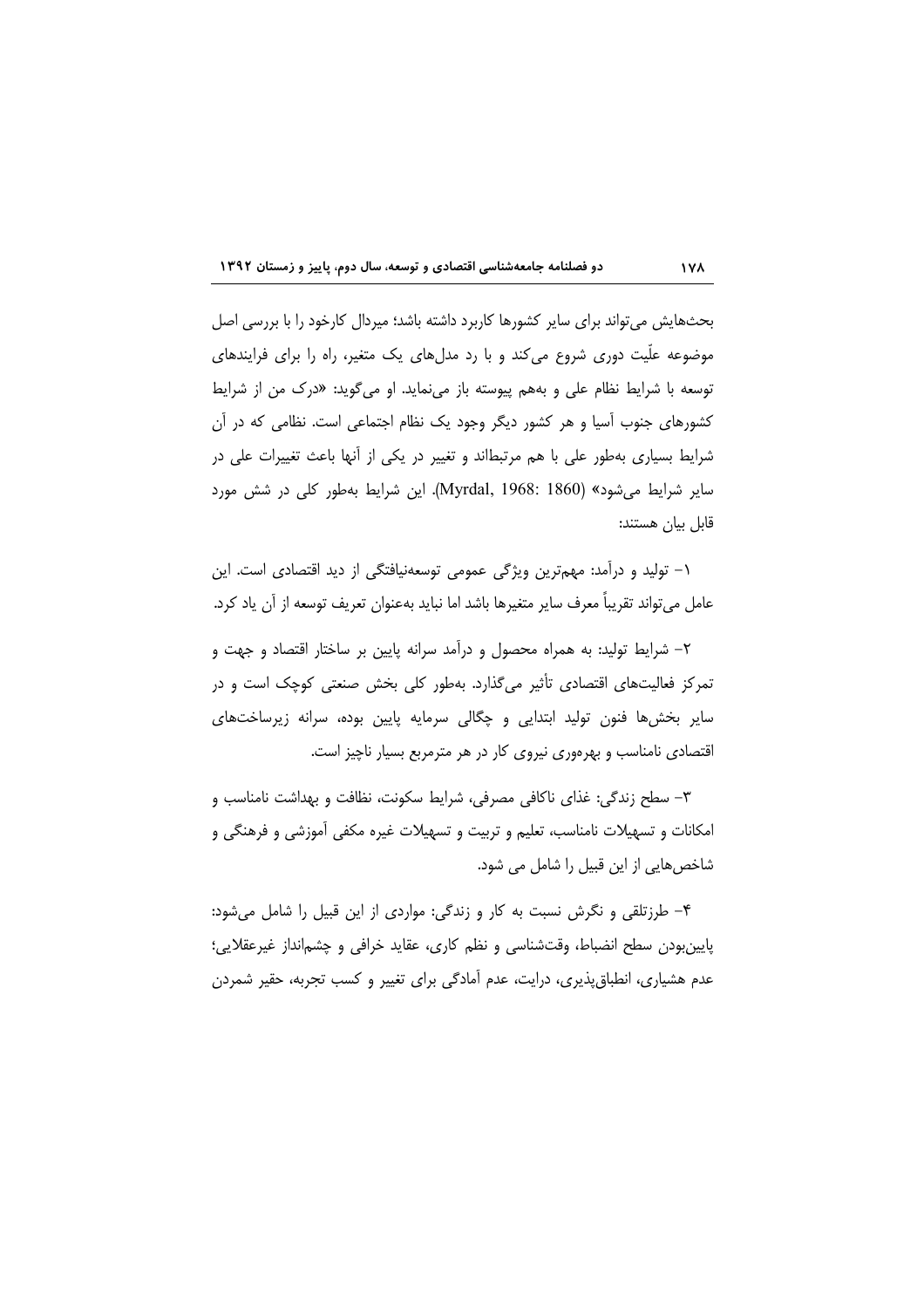کار یدی، سلطهپذیری و استثمار، کمتوجهی نسبت به همکاری و مشارکت؛ سطح پایین نظافت شخصی و…

۵–نهادها: نظام اجارهداری نامناسب زمین برای توسعه کشاورزی، نهادهای توسعهنیافته برای فعالیتهای اقتصادی، اشتغال، تجارت و اعتبارات، نارسایی در وحدت ملی، نقض در اقتدار واحدهای دولتی، بی ثباتی و عدم کارایی در سیاستهای ملی، استاندارد پایین کارایی و انسجام در ادارات عمومی را شامل می شود.

۶– سیاستها: مقولهای است متمایز و برجسته که تجویزهای برنامهریزی را درسطح وسیعی پوشش میدهد. سازگاری با علّیت دوری، سیاستهای همساز و هماهنگی که شرایط متنوع و گستردهای را بهطور همزمان متأثر می سازد توصیه میگردد ( Myrdal, .(1968: 1862

می توان گفت که میردال ساختار طبقهبندی فوق را شرایط یک کشور درحال توسعه از نظر اقتصادی میشمارد که البته این نگرش، از نگرش اقتصاددانان مرسوم بسیار گستردهتر است و تحلیلهای مرسوم فقط بر ویژگیهای ۱ و ۲ تأکید دارد. هر اقدامی در جهت ارتقای ویژگیهای ۱ تا ۵ در کشورهای جهان سوم، مبانی توسعه خوداتکا و مستمر آن کشورها را استحکام می،بخشد. مسأله روابط علّی مابین تمامی شرایط، اهمیتی حیاتی در نظریه توسعه میردال دارد.

سیر رشد و توسعه مکتب نهادگرایی را میتوان به سه دوره متمایز تقسیم کرد : اولین دوره از سال ۱۸۹۰ تا سال ۱۹۲۵ است که وبلن ٰ بنیادهای جنبش نهادگرایی را پایهگذاری

1- Veblen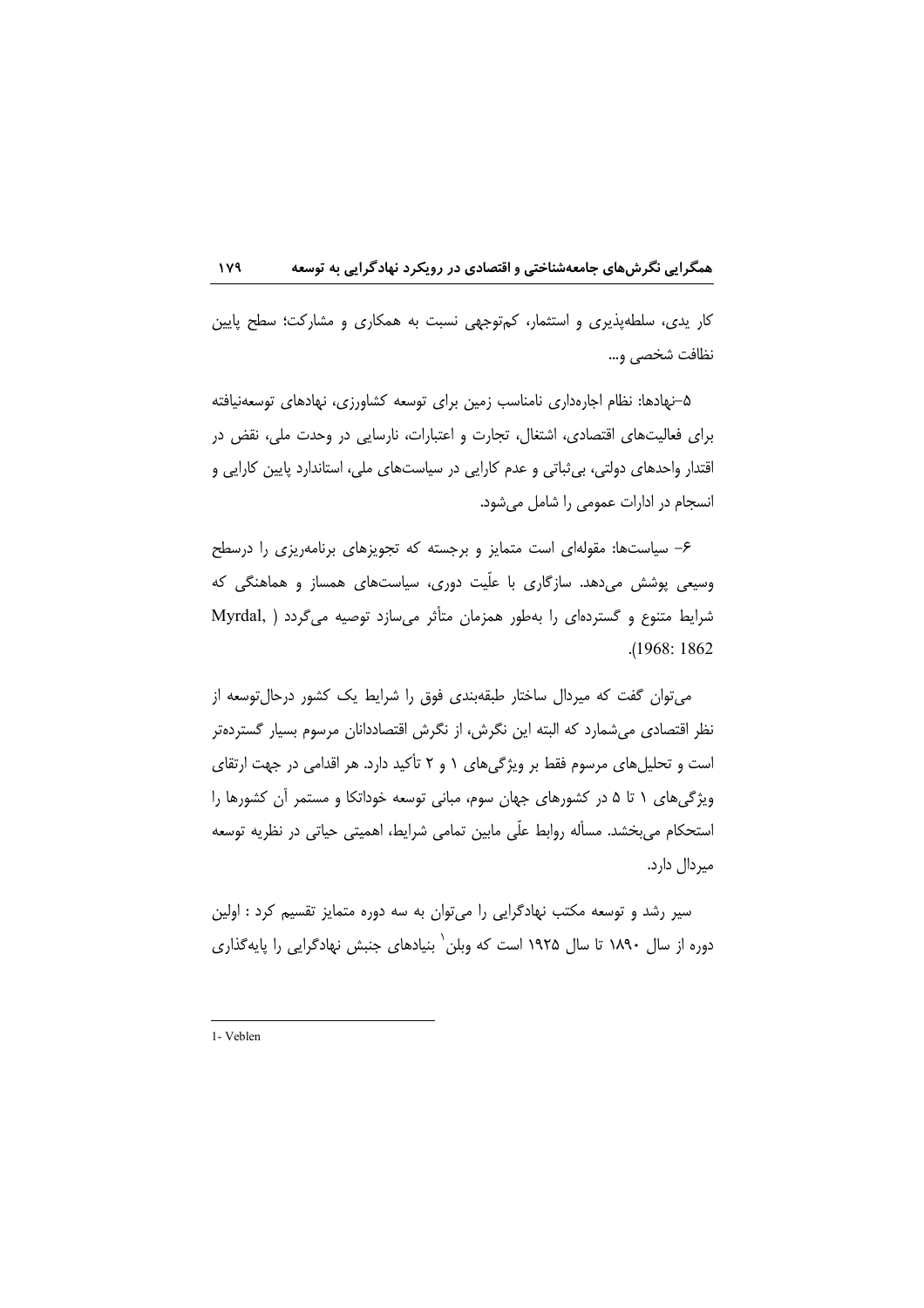کرد. دومین دوره از سال ۱۹۲۵ تا ۱۹۴۵ را در بر می¢یرد که نهادگرایانی چون کامونز`، میچل ٔ، کلارک ؑ و… در سنت وبلنی طی طریق کردند و برخی از اندیشههای ناتمام وبلن را به سرانجام رساندند. دوره سوم از سال ۱۹۴۵ به بعد را شامل میشود که نسل جدیدی از نهادگرایان مثل جان کنت گالبرایت ٌ ، گونار میردال، داگلاس نورث و و دیوید ویلیامسون ِ را یرورش داده است ( متوسلی، ۱۳۸۹: ۳۶۸).

## دو, ه اول: علم اقتصاد فرهنگي وبلن

 $1\lambda$ 

تورستین وبلن (۱۳۸۶)، جامعهشناسی است که با تألیف کتاب نظریه طبقه تن آسا، رفتارهای اقتصادی را با نگاه جامعهشناختی به منزلت و همسانسازی منزلتی بررسی کرده است. وی با همین رویکرد جامعهشناختی، رویکردهای اقتصاد کلاسیک را نقد نموده است. عقاید وبلن بهعنوان پایهگذار این مکتب بهدلیل توجهی که به اقتصاد فرهنگی و تکاملی نشان میدهد بیش از دیگر نظریهپردازان این زمینه مورد مداقه قرار میگیرد. وی تفاوت فرهنگی در راستای تغییر وضعیت اجتماعی را منشأ تضادی می۱داند که میان عقاید حاکم و نیازهای جاری وجود دارد. همچنین معتقد است که تضاد موجود بین آندسته از نهادهای اجتماعی خدماتی، که انگیزه تولید و نوآوری دارند با دسته دیگری از نهادهای اجتماعی غیرخدماتی که به واسطه فراغتطلبی بوجود آمدهاند، به بروز دگرگویی در فناوریها، سلیقهها و در نهایت تغییر مؤلفههای اصلی جوامع مختلف منجر میشود. وبلن در این مسیر با تأکید بر اصل بـقاى اصلح، أن را تنـها راه تـكامل بنيادين اجتماع تلقى مى كند و اصلاح نظام سرمایهداری را به انقلابی منوط می داند که مالکیت را از مدیریت جدا می کند. درک

<sup>1-</sup> Commons

<sup>2-</sup> Mitchell 3- Cellark

<sup>4-</sup> John Kenneth Galbraith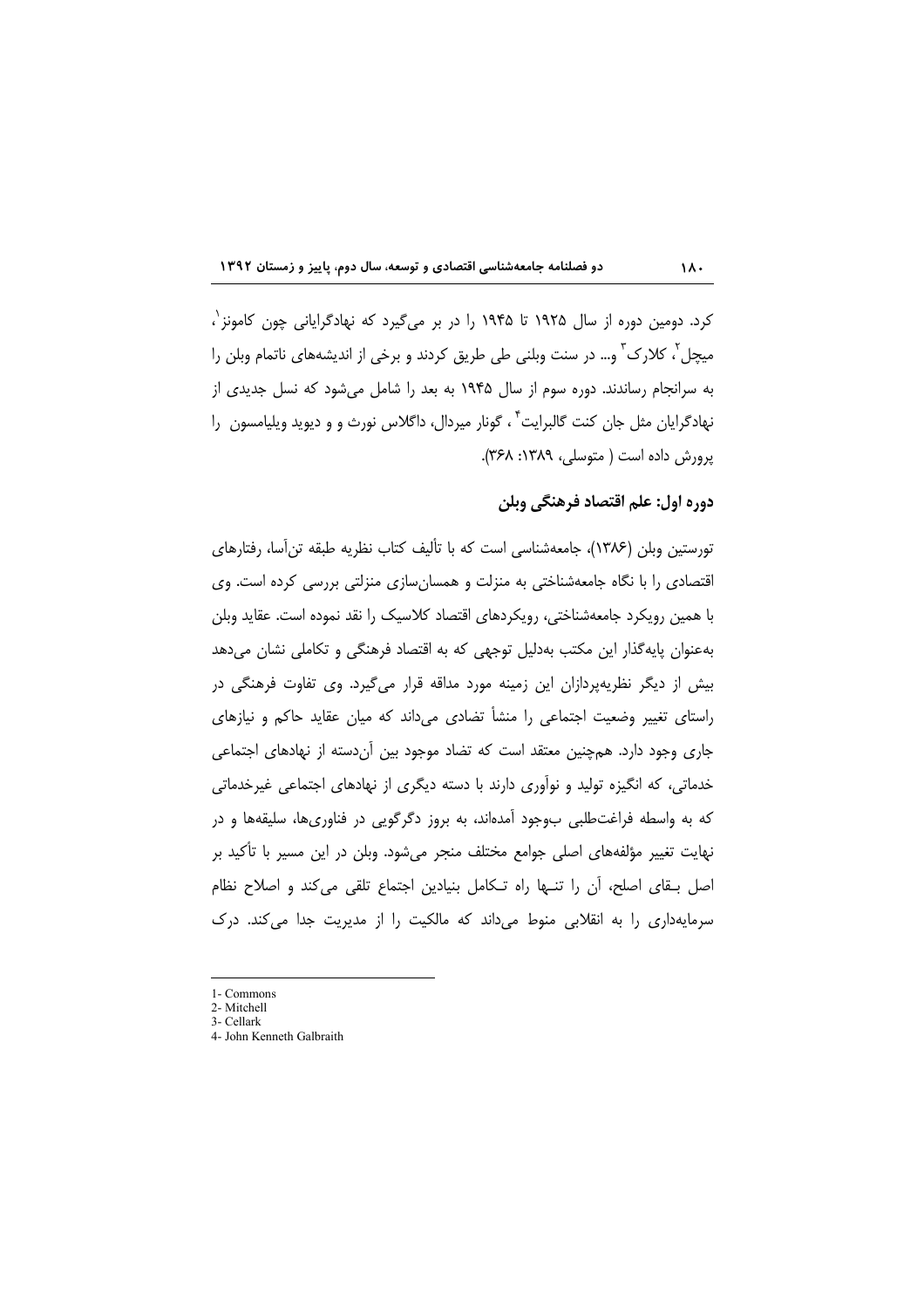تورستین وبلن از علم اقتصاد که بهزعم او چیزی نبود جز علم اقتصاد فرهنگی یا تکاملی، ضرورتاً می!یست با عنایت به این نکته صورت پذیرد که وبلن از رشته فلسفه پای به علم اقتصاد گذارد. وبلن هنگام تبیین نظام اقتصادی امریکا، که آن را فرایندی در حال تحول میدید، به سوی قلمرو مردمشناسی فرهنگی چرخش پیدا می کند. در نگاه و عمل وبلن علم اقتصاد چیزی نیست جز بررسی جنبههای مادی فرهنگ انسانی، همانند فرهنگ انسانی، نظام اقتصادی نیز محصول تاریخی در حال تکامل است که از مراحل مختلف توسعهای عبور کرده و می کند. از این رو هیچ نوع نظام اقتصادی جهانشمولی وجود ندارد و نظامهای اقتصادی از آن جمله نظام سرمایهداری، نظام سوسیالیستی یا نظام کمونیستی با یکدیگر متفاوت هستند. با همه این اوصاف، وبلن بیش از هر چیز به بررسی نظام اقتصادی امریکا علاقهمند بود و اقتصاددانانی نیز که پس از او سنت وبلنی را در پیش گرفتند جملگی نظام سرمایهداری آمریکا را مطالعه و بررسی کردند. ابزار پدیدهشناسی، که وبلن برای بنیان نهادن نظریهاش درباره سرمایهداری امریکا بهکار بست، همانا تضاد و تقابل میان صنعت (فناوری) و تجارت (ماليه) بود. اين تقابل هم جنبه روانِشناختي داشت و هم جنبه فرهنگي. به نظر وبلن، نظام صنعتی به بشریت خدمت می کند؛ چرا که ارزش اقتصادی می آفریند؛ در حالی که نظام تجاری چون صرفاً ارزش پولی بهبار میأورد به بشریت خدمت نمی کند. بهنظر وبلن تکامل سرمایهداری آمریکا به تعمق تضاد میان صنعت و تجارت میپردازد. این تضاد کار را بهجایی می رساند که مردم عادی به رهبری تکنوکراتها می کوشند تا نظام سرمایهداری را سرنگون کنند و بهجای آن نظام سوسیالیستی را بنشانند که مبتنی بر نیروی کار است. اما هیچ تضمینی نیست که جمعیت کارگری در این کار توفیقی پابد. وبلن با الهام از داروینیسم اجتماعی، دیدگاه چندبُعدی به علم اقتصاد نگاه میکند و أن را به مردمشناسی و جامعه-شناسی پیوند می دهد. وی در تجزیه و تحلیل اقتصادی خود، از اصول و روش نهادی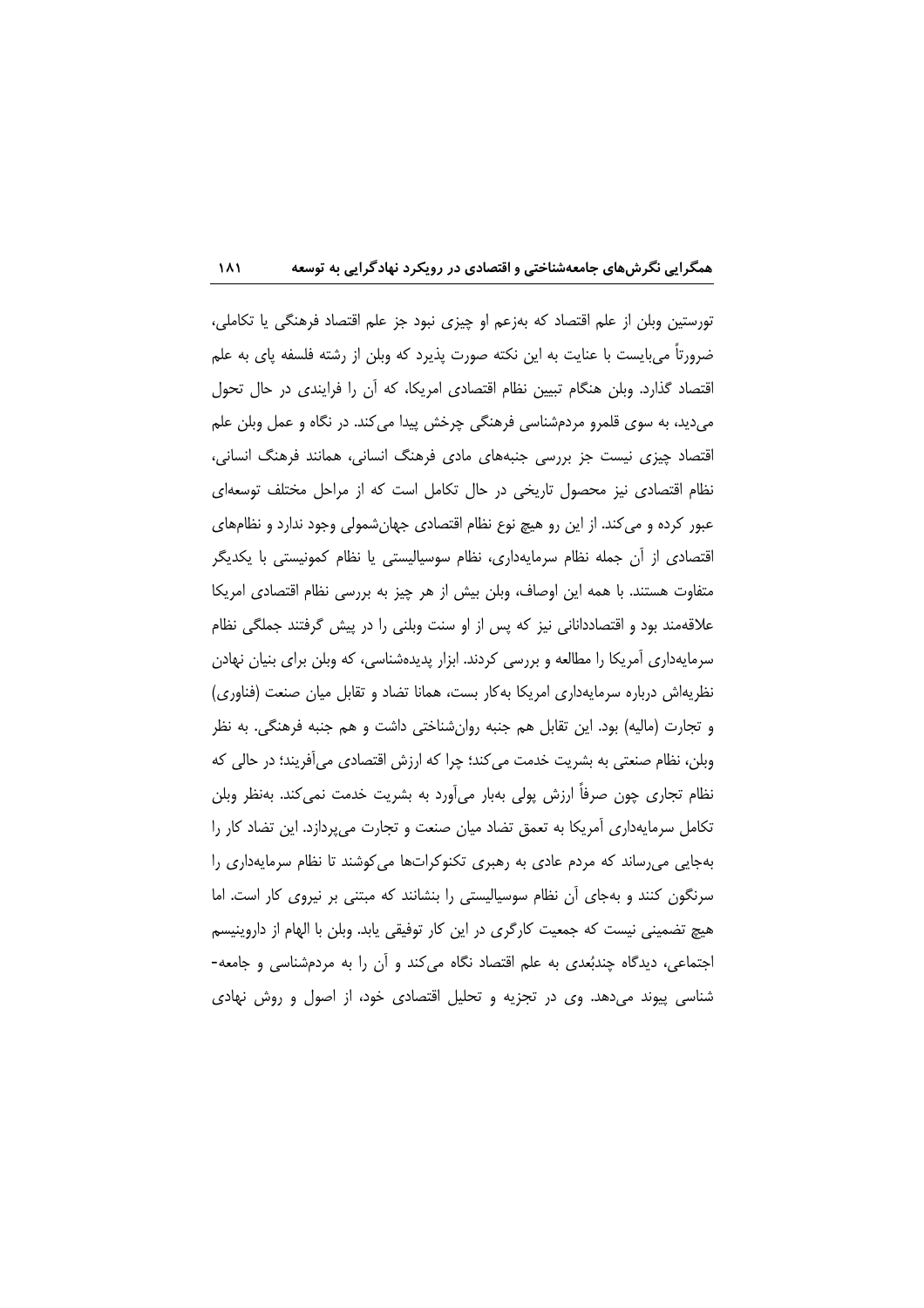استفاده می کند بر اساس این روش، افراد جامعه بهدلیل احتیاجات خود، نهادی را بهوجود می آورند که به مرور زمان بهصورت آداب و رسوم مورد قبول جامعه قرار می گیرد. در این راستا، هدف وبلن صرفاً بررسی عملکرد نهادها نبوده و به ارزیابی تکامل آنها نیز توجه داشته است. به نظر وی سرتاسر تمدن بشری یک نهاد اجتماعی است و رفتار انسانها نهایتاً در چهارچوب نهادها گسترش می یابد (تفضلی، ۱۳۷۵: ۳۴۲). وبلن در کتاب نظریه طبقه مرفه، که در سال ۱۸۹۹ انتشار یافت، مردم را به دو گروه طبقه مرفه و طبقه فقیر تقسیم می کند. طبقه مرفه اقشاری از جامعهاند که دغدغه اصلی خود را کسب مطلوبیت و لذت از اوقات فراغت قرار داده اند. افرادی که در این طبقه به تراکم ثروت میپردازند صرفاً قصد ارضای نیازهای فیزیکی، روانی و روشنفکرانه خود را ندارند، بلکه همواره کالاها را برای خودنمایی و نه به منظور رفع احتیاجات مصرف می $i$ مایند. در حقیقت فضای فرهنگی قرن نوزدهم امریکا فضای شکل گیری طبقه اشرافیت نوکیسهای بود که نوعا برخاسته از خانوادههای ثروتمند نبودهاند و برای به رخ کشاندن برتریهای خود در صحنههای فرهنگی و اجتماعی (علاوه بر عرصه اقتصاد) رفتارهای خاصی نیز داشتند. وبلن معتقد بود تفاوت فرهنگی در خصوص تغییر وضعیت اجتماعی سبب ایجاد تضاد میان عقاید موجود و نیازهای جاری و به موازات أن تضاد ميان منافع گروههاى اجتماعى نيز مى شود. ميان صنعت بهعنوان تولیدکننده کالا و بنگاه بهعنوان منبع سود، میان خریداری که کالای بیشتری با قیمت کمتر می خواهد و انحصارگری که کالای کمتری را با قیمت بیشتری ارائه می کند، میان نیاز به تغییر اجتماعی و الگوهای محافظه کارانه فکری عامه، همگی تضاد وجود دارد. وبلن معتقد است برای اصلاح نظام موجود سرمایهداری، انقلابی به وقوع میٍپیوندد و نظام از ریشه تغییر می کند. این تحول اساسی یکی از قالبهای زیر را به خود خواهد گرفت: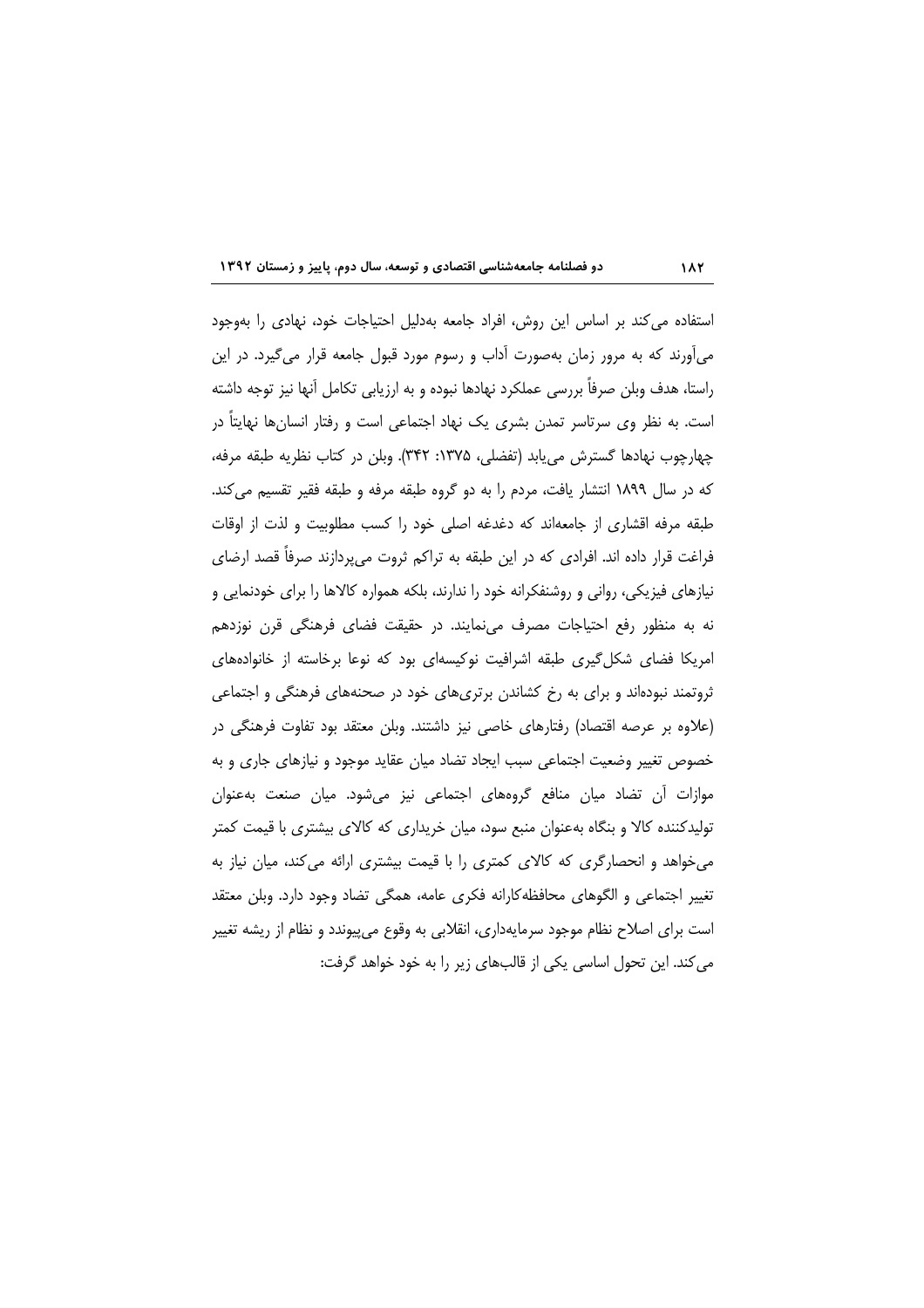انقلاب مالكيت (جدايي كامل مالكيت از مديريت): با تحميل عقايد كامل مديران، صنايع بزرگ به صورت شرکت سهامی با موفقیت به کار خود ادامه خواهد داد. در این وضعیت، مالکیت به طور کامل از مدیریت جدا می شود؛

انقلاب فاشیستی توسط مؤسسات تجاری: به این معنا که بازرگانان و فروشندگان، عقاید خود را بر صنایع مختلف تحمیل و آنها را مجبور می کنند که به پیشنهادهای آنها برای تولید بهتر و بازده بیشتر توجه نمایند؛

انقلاب مهندسان: مهندسان دست به انقلاب اجتماعی می;نند تا هدایت صنعت را در راه تولید کالاهای مفید برای عامه مردم در دست گیرند. این قشر با مالکیت خصوصی، کارشکنیهای مختلف، اعتبار و درآمدهای بادآورده مخالفت می کنند. از نظر وبلن، مهندسان مهمترين نمايندگان عامه مردم بوده، برخلاف مالكان وكارگران، انگيزه منافع شخصي ندارند و بنابراین می توانند مسائل جامعه را درمان نمایند (تفضلی، ۱۳۷۵: ۳۴۶).

از نظر وبلن، تكامل بنيادين اجتماع مستلزم فرايند بقاي نهادهاي اصلح است و پيشرفت را میتوان به بقای مناسبترین عادات تفکر و انطباق اجباری افراد با شرایط متغیر اقتصادی – اجتماعی تعبیر کرد. در واقع مؤسسات و نهادها باید همگام با تغییر شرایط جامعه تحول یابند و روند توسعه و پیشرفت اینگونه مؤسسات و نهادهاست که چهارچوب و الگوی پیشرفت و توسعه جامعه را شکل میدهد. وی برخلاف این ایده محافظه کارانه طبقه مرفه که «هر چه هست صحیح و خوب است» با استناد به قانون «بقای اصلح» معتقد است در مورد مؤسسات و نهادها «هر چه هست، ناصحیح است» و بنابراین مطلوب نیست، زیرا از نظر جریان تکاملی با سرعتی متناسب با تحولات زمانی تغییر نمی یابد (تفضلی، ۱۳۷۵: ٣۴٣). وبلن در تبيين رفتار اقتصادي فرد برخلاف نئوكلاسيكها، كه بر نفعطلبي شخصي و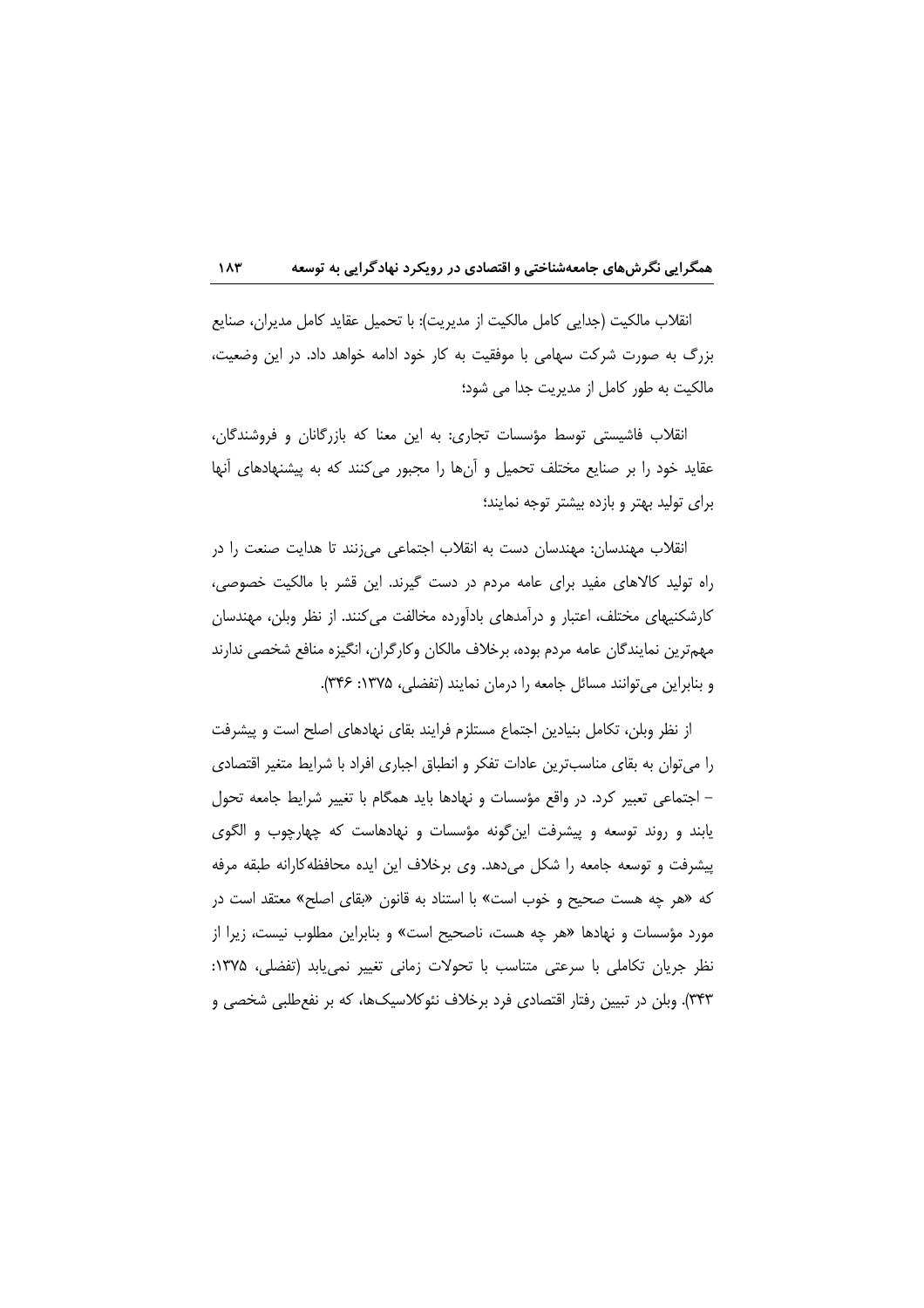رفتار عقلایی تأکید می کند، به سه عنصر «غریزه»، «عادات»، «سرمشق گیری» اشاره می-کند. وی کردار انسان را بیشتر به غریزه وی نسبت میدهد تا به تأمل (باربر، ۱۳۷۰: ۲۵۰). در نتيجه طبيعت انسان اقتصادى چيزى فراتر از فروض ايدهأل عقل گرايى و نفعطلبى شخصی است. برای اثبات این ادعا زنـدگی افـرادی را مثال مـیزند که احساس غرور و سرفرازی به نفس کار و همچنین احساس وظیفه در حفظ بقای نسل، محرک آنان در زندگی است ( هایلبرز، ۱۳۷۰: ۲۶۴). وی به غریزه کارورزی، که محرک بسیاری از رفتارهای اقتصادی اَدمی است اشاره می کند و در نظر اقتصاددانان کلاسیک که ملال و کسالت کار را جزیی از طبیعت و ذات آن میپندارد، آن را معلول حاکمیت روحیه غارتگری در برخی طبقات خاص از جامعه ارزیابی می کند.

از دید وبلن، استدلال آدمی بیش از آنکه تحت قوای فکری و منطقی او باشد، متأثر از عواطف و احساسات وي است و در اين مسير آنجه عواطف بشر را به شكل فردي يا جمعي تحت تأثير قرار مى دهد، اغلب اوقات محصول «عادت» است (Hodgson, 1998: 171). به این ترتیب وبلن برای این که بتواند سیستم اقتصادی را همچون یک فرایند در حال تکامل تبیین کند، مردمشناسی فرهنگی را بهعنوان مدل توضیحدهنده بهکار گرفت. در این مدل توضیحی، نهادها به دو دسته نهادهای خدماتی و نهادهای غیرخدماتی تقسیم می شوند. بهعقیده وی نهادهای خدماتی، نهادهایی هستند که سر منشأ آنها انگیزه تولید و نوآوری است و توسط مهندسان شکل می گیرد. در مقابل نهادهای غیرخدماتی نهادهایی هستند که از انگیزه فراغتطلبی سرچشمه می گیرند و عموماً توسط طبقه مرفه تأسیس می شوند. تضاد موجود بین این نهادها بر فناوری، سلایق و دگرگونی جوامع تأثیر میگذارد. آنچه وبلن به خوانندگان خود عرضه می کرد انتقاد جامعهشناسان از فرهنگ حاکم بود که با متنی سرشار از اصطلاحاتی نظیر چشم و همچشمی، تظاهر و غریزه کارگری و نظایر أن همراه است. نوع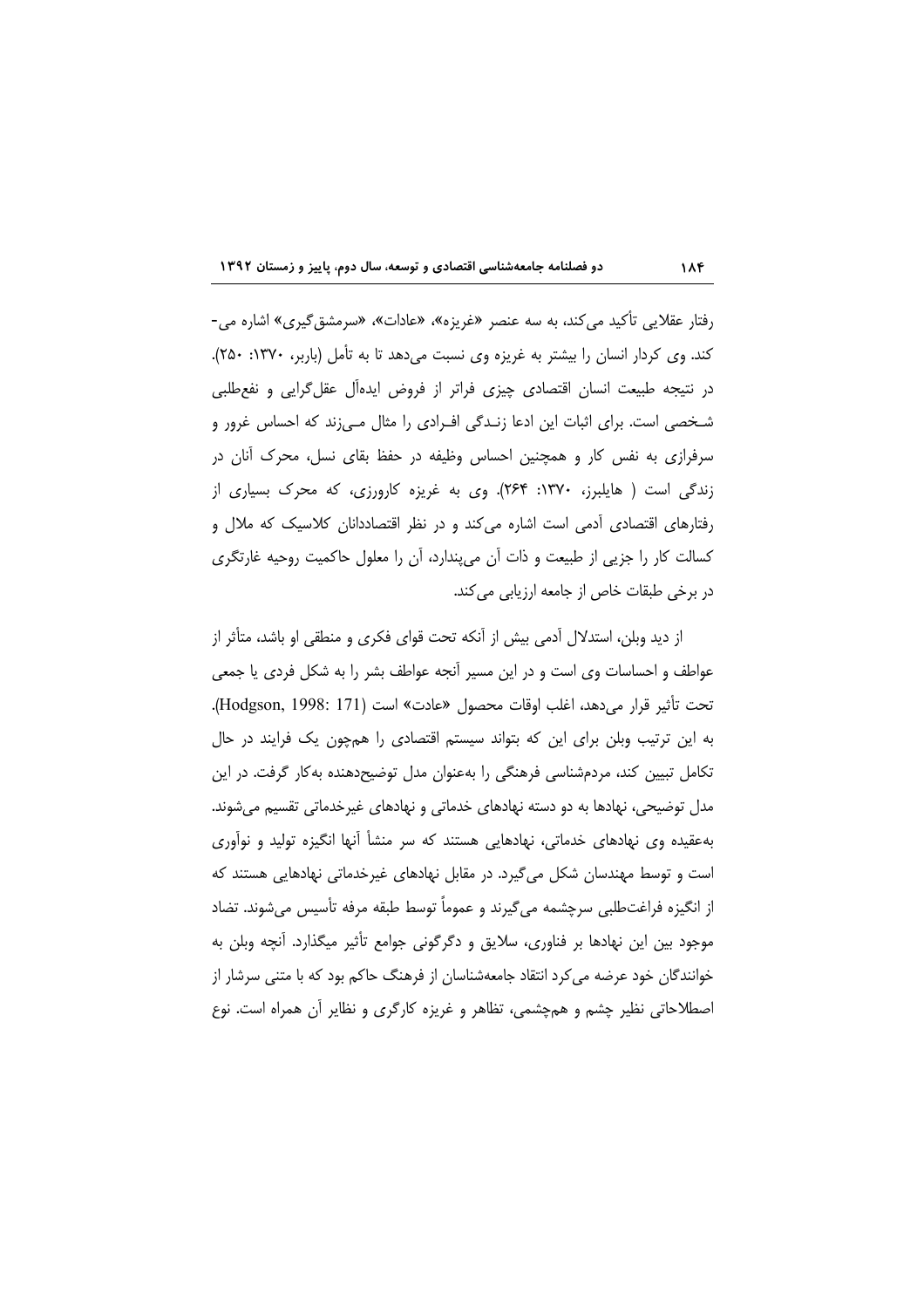برخورد شخصی و ویژه او موجب شد که هواداران وبلن نتوانند اندیشه او را پیش ببرند. این درست است که وبلن معرّف مکتب امریکایی اقتصاد نهادگرایی است که تا امروز باقی مانده، اما این فقط بهدلیل تلاشهای وسیع دو هوادار مهم این مکتب یعنی میچل و کامونز است.

# دوره دوم : اقتصاد نهادگرایی پس از وبلن

کامونز از جمله اقتصاددانان معتقد به مکتب نهادی است که بر آمیزهای از علوم اجتماعی با علم اقتصاد تأكيد بسيار ورزيده و براي دخالت دولت در جريان تعديل منافع متضاد گروههاي مختلف، نقش مؤثر قایل بود. کامونز مانند وبلن بهجای اعتقاد به هماهنگی منافع، وجود تضاد منافع میان گروهها را یک واقعیت تلقی میکرد و اداره جامعه را بر اساس منطق مستلزم رفع این تضادها میدانست. کامونز وجه تمایز و نقطه افتراق اقتصاد نهادگرا از اقتصاد کلاسیک را تغییر دادن نقطه اصلی تمرکز و توجه از رابطه بین انسان و کالا، به رابطه بین انسان و انسان میداند و در این خصوص از معاملات بین افراد و مسائل مرتبط با أن نظير رويههاي قضايي، مثال ميأورد و كاركرد قوانيني نظير حق مالكيت خصوصي، مداخلات دولتی و سازمانی را عوامل محدودکننده معامله قلمداد می کند.

کامونز معتقد است که وجود و حفظ دو عنصر « نظم» و «وابستگی» در پدیدههای اجتماعي ايجاب مي كند كه اين روابط بهطور مداوم مورد مداقه قرار گيرند. در حقيقت شرايط زمانی و مکانی در تصمیم گیری افراد مؤثر است. بر خلاف وبلن، کامونز تضاد ناشی از پیشرفت فناوری و ارزشهای فردی و اجتماعی را در چارچوب دموکراسی و قانون قابل توضيح مي داند (North, 1995: 489). از ديدگاه او نهادسازي فرايندي مصنوعي است كه افـزايش كارايي و قوانـين منطقى را ترويج مي كند و اين تا حدى با ديـدگاه وبلن، كه شکل گیری نهادها را بر مبنای محتوای فرهنگی و روانشناختی توضیح میداد متفاوت است.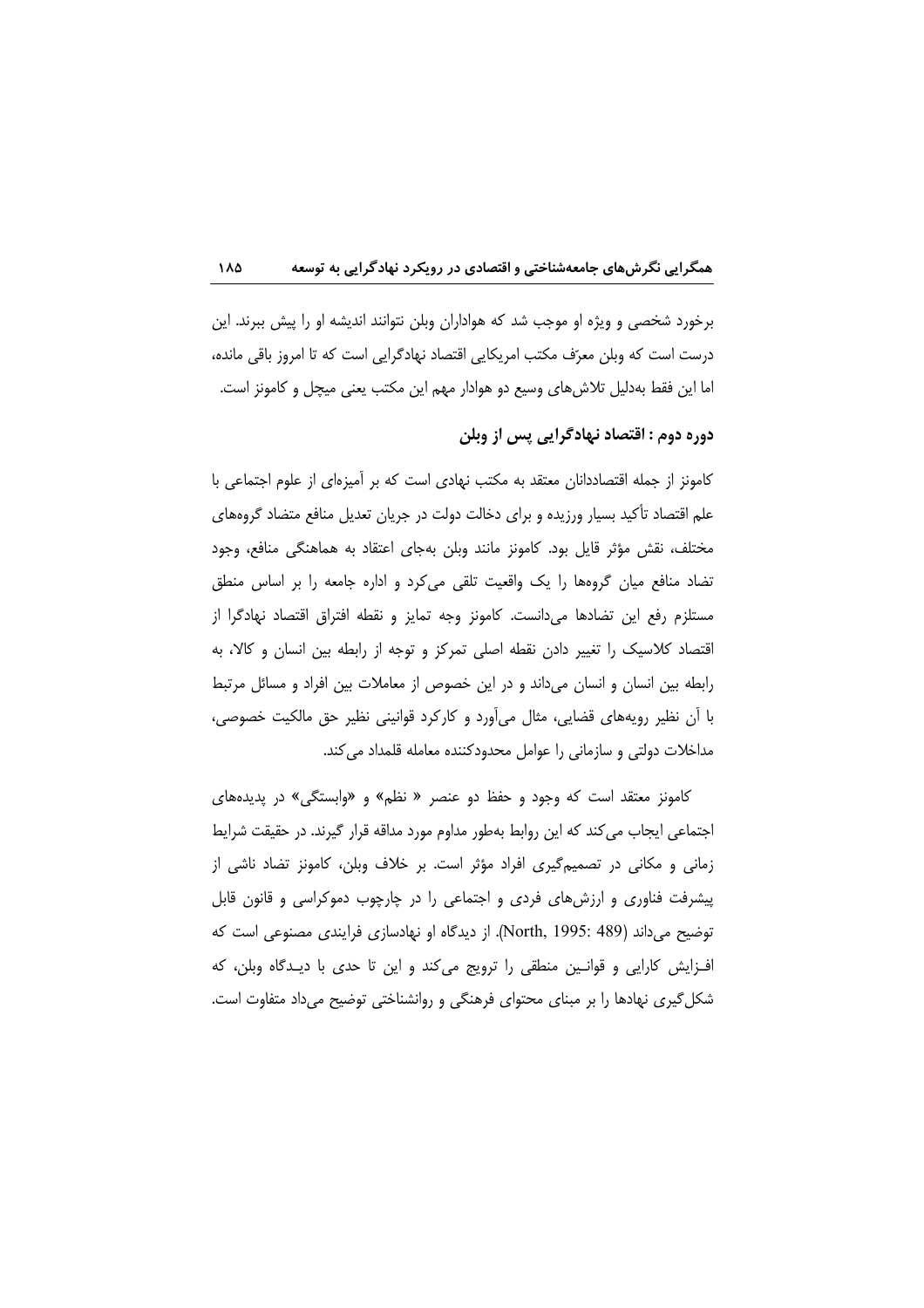کامونز با تأکید بر نقش دولت، قانونگذار و ساختارهای حقوقی در اقتصاد، یکی از پیشگامانی است که ایدههای اصلی و افق گستردهای را برای مطالعه نهادهای اقتصادی عنوان کرد و زمینه ظهور اقتصاد نهادگرایی جدید را فراهم آورد. آنچه نهادگرایان دهه ۱۹۳۰ از وبلن اخذ کردند دیدگاههای پایهای او در باب نظام اقتصادی به عنوان فرایندی تکاملی بود، همچنین تقسیم فرایند اقتصادی به فرایندهای تکنولوژی (صنعتی ) و نهادی (تجاری) را نیز پذیرفتند.

یکی دیگر از نمایندگان نهادگرایانی که بعد از وبلن در سنت او گام برداشت جان کلارک بود. کلارک نظام اقتصادی آمریکا را با تأکید بر تمایز میان «کارایی اجتماعی» و «کارایی تجاری» بررسی کرد. به نظر وی، هنگامی که اقتصاد تحت سیطره بنگاههای تجاری بزرگءقیاس قرار گیرد سازوکار بازار دیگر وظایف خود را بهنحو رضایتبخش انجام نمیدهد و قيمتها ضرورتاً بازتاب هزينهها نخواهد بود، سود اضافي بهنحوي غيرمعمول وجود خواهد داشت. در نتیجه اقتصاد دچار انعطافناپذیریها و چسبندگیهای فراوانی میشود. کلارک میان ارزشهای اجتماعی و ارزشهای بازاری تمایز قائل شد و هزینههای اجتماعی را از هزینههای بازاری تفکیک کرد. ارزشهای اجتماعی از قبیل هوای پاکیزه، تندرستی، رفاه، جامعه. و همچنین هزینههای اجتماعی از قبیل ظرفیت تولیدی بیکار، بیماری نیروی فعال، تخریب اخلاقیات کارگران و نظایر اینها همگی در ساز و کار بازار نادیده گرفته می شوند. بر این اساس، محور تحقیقات کلارک، سروسامان یافتن نظام اقتصادی به نحوی است که این نقایص را برطرف سازد. به همین منظور وی نظام کنترل اجتماعی را توصیه می کرد. کامونز و کلارک دسته دیگری از متفکران بودند که در دوره دوم بررسی اقتصاد نهادگرایی قدیم با آرا و اندیشههایشان آشنا شدیم. آنها نیز همچون وبلن، تضاد گروههای اجتماعی را برای تغییر نهادها لازم دانسته و بر نقش دولت در جریان تعدیل این تضاد منافع تأکید کردند. کامونز تـغییر زاویه نگاه از رابطه میان انـسان-کالا را در نظریه نئوکلاسیک به رابطه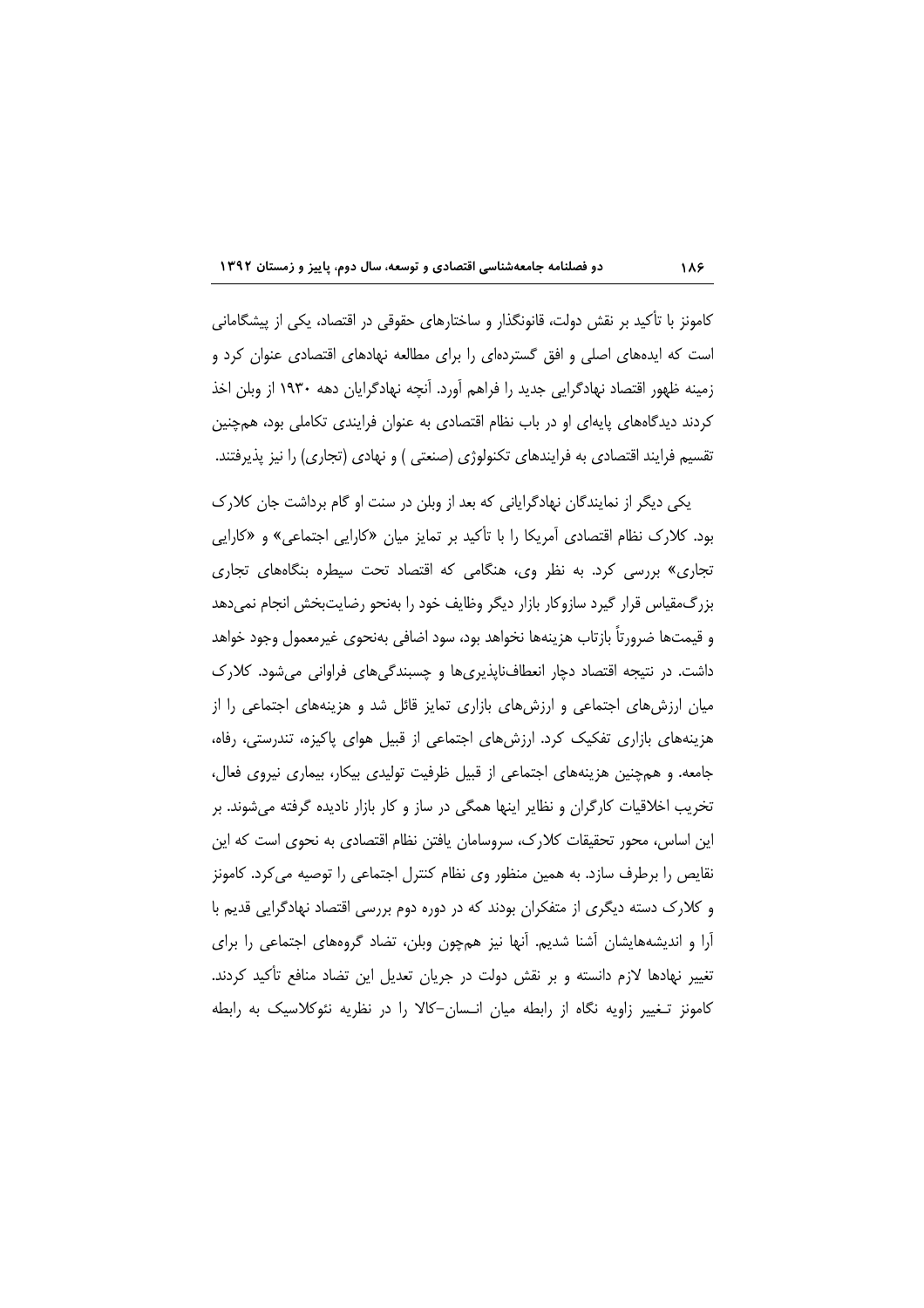انسان–انسان در نظریه نهادگرایی مهمترین وجه تمایز این دو مکتب میداند. کلارک نیز با تفکیکی که میان ارزش های اجتماعی و ارزشهای بازاری و به تبع آن هزینههای اجتماعی و هزینههای بازاری قائل است ناکارآمدی سازوکار بازار را بهدلیل سیطره بنگاههای اقتصادی بزرگ مقیاس بر اقتصاد میداند که خود زمینه ساز اختلاف موجود بین کارایی اجتماعی و کارایی تجاری است.

## دوره سوم : نهادگرايي بعد از جنگ دوم جهاني

در سال ۱۹۳۷، کوز مقالهای تحت عنوان «ماهیت بنگاه» نوشت و در آن بر «هزینههای مبادله» تأکید کرد. تا مدتها از این مکتب فکری تحت عنوان نهادگرایی یاد می شد و اولین بار اصطلاح نهادگرایی جدید توسط ویلیامسون در سال ۱۹۷۵ استفاده شد (متوسلی، ۱۳۸۸:  $(18)$ 

اقتصاد نهادی پس از پایان جنگ جهانی عمدتاً همراه بود، با آثار اقتصاددانانی چون كلارنس أيرز<sup>'</sup>، گاردينر مينس'ً، گرهاردكالم<sup>"</sup> و جان كنتگالبرايت. اين اقتصاددانان ديدگاه نهادگرایان دوره دوم از قبیل میچل و کلارک را دنبال می کردند، اما تفاوت اصلی آنان در این بود که نهادگرایان دوره دوم به سرمایهداری علاقهمند بودند، حال آن که نهادگرایان دوره سوم، معضلات مرحله بعدی توسعه سرمایهداری آمریکایی یعنی سرمایهداری هدایتشده را بررسی کردند. آنچه که نظریه جدید نهادگرایی، از نظریه نئوکلاسیک اقتباس کرده فرض اساسی کمپابی و در نتیجه رقابت است. آنچه رها می کند عقلانیت ابزاری است؛ فرضیهای که نظریه نئوکلاسیک را از چهارچوب نظریههای نهادی رها میسازد (North, 1995: 17).

<sup>1-</sup> Clarence Ayers

<sup>2-</sup> Gardiner Minse 3- Gerhard Colm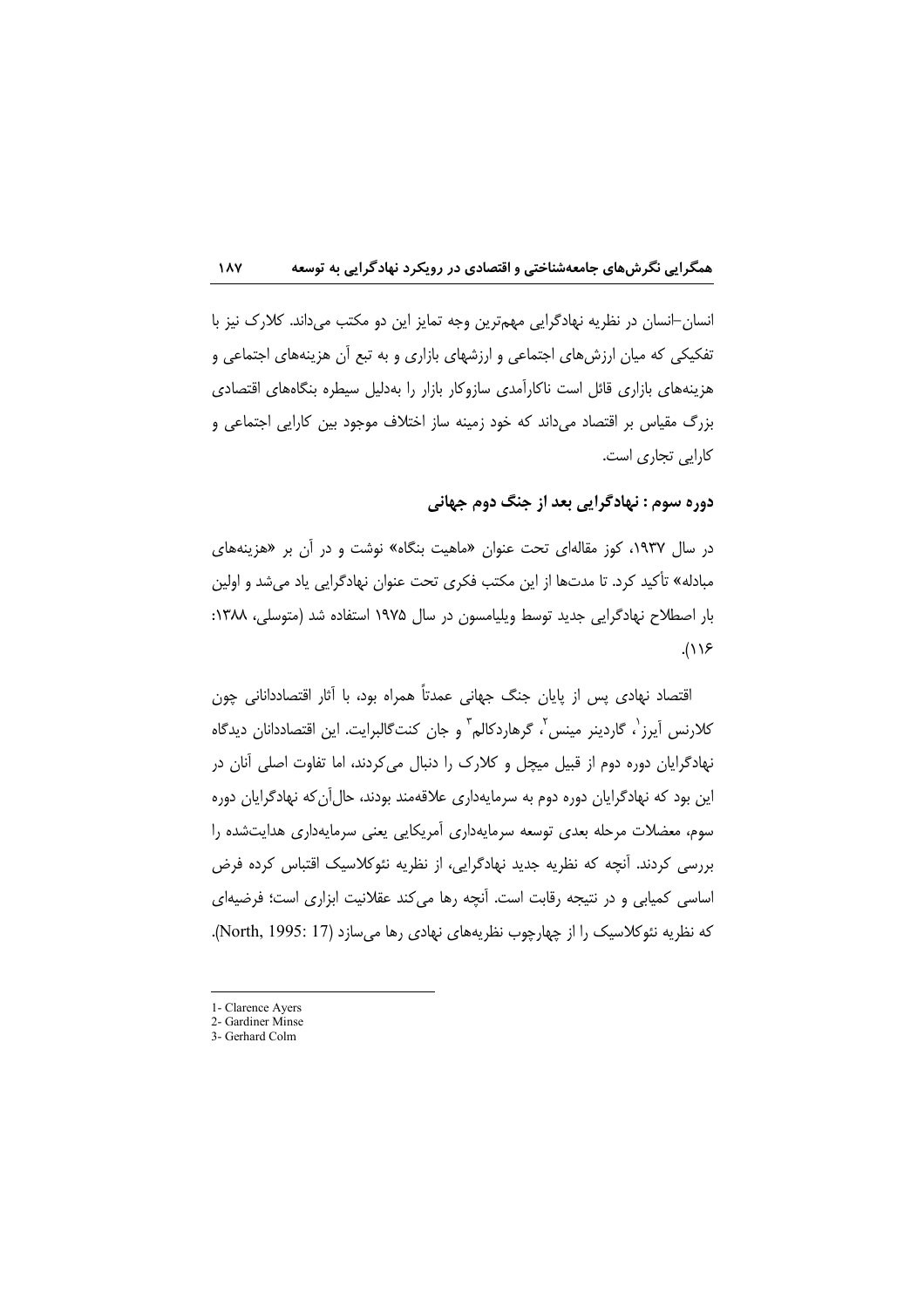نورث مانند وبلن نقطه أغاز اقتصاد نهادگرا را به تعديل فرض عقلانيت ابزاري منوط ميداند و اقتصاد را قبل از هـر چیز وابسته به مجموعهای از متغیرهای ساختاری و نهادی فرض می کند. او مدعی است «اقصاد را می توان با آمارهای بی شماری از مشخصههای جمعیتشناسی، اقتصادی، فناوری و نهادی مشخص کرد» (نورث،۷۳:۱۳۸۴). نورث با تأکید بر مفاهیم هزینههای مساعدت، حقوق مالکیت و ایدئولوژی، استدلال میکند که در جهان سوم بەدلیل تزلزل و بی ثباتی نهادها و غلبه ایدئولوژیهای خاص، هزینه معاملات بالا و حقوق مالكيت ناشفاف و ناكارآمد است. درواقع ساختار سياسي با ثبات حقوق مالكيت تصريح شده و دارای ضمانت اجرا و تضمین کم هزینه قراردادها (از طریق قواعدحقوقی) به کاهش هزینههای مبادله منجر میشود و هزینههای اندک مبادله هم، مبنای موفقیت اقتصادی كشورهاي توسعه يافته است (همان: ١٧٢).

ویژگیهای این نگرش، که همچون دیدگاه نئوکلاسیکها با کمیابی و در نتیجه اصل رقابت شروع میشود بدین شرح است: اقتصاد را یک نظریه انتخاب مقید در نظر می5یرد، از نظریه قیمت به عنوان بخش ضروری تحلیل نهادها استفاده می کند و تغییر در قیمتهای نسبی را علتالعلل تغییر نهادها می داند. در تصحیح اصل عقلانیت نئوکلاسیک، نهادها را به عنوان قیودی مهم در نظر می گیرد و بدان اضافه می کند و بر نقش هزینههای معاملاتی در ارتباط بین نهادها و هزینههای تولید تأکید ویژه می,ورزد. نهادگرایی بهعنوان یک نظریه، معتقد به تکامل طی دهههای اخیر، تحولات بسیاری را پشت سر گذاشته است.

این تحولات از مبانی روش،شناسی آغاز می،شود. نهادگرایی قدیم با دیدی کلیتگرا به مسائل اقتصادی می نگریست و لذا بیشتر جنبههای فرهنگی و ذاتی رفتار اجتماع را در نظر می گرفت. با تغییر مبانی روششناسی از کلیتنگری به دیدگاه سیستمی طی زمان، نهادگرایی نیز بر مسائل جزئی تر و ریزتر متمرکز شد در این خصوص ویلیامسون می گوید: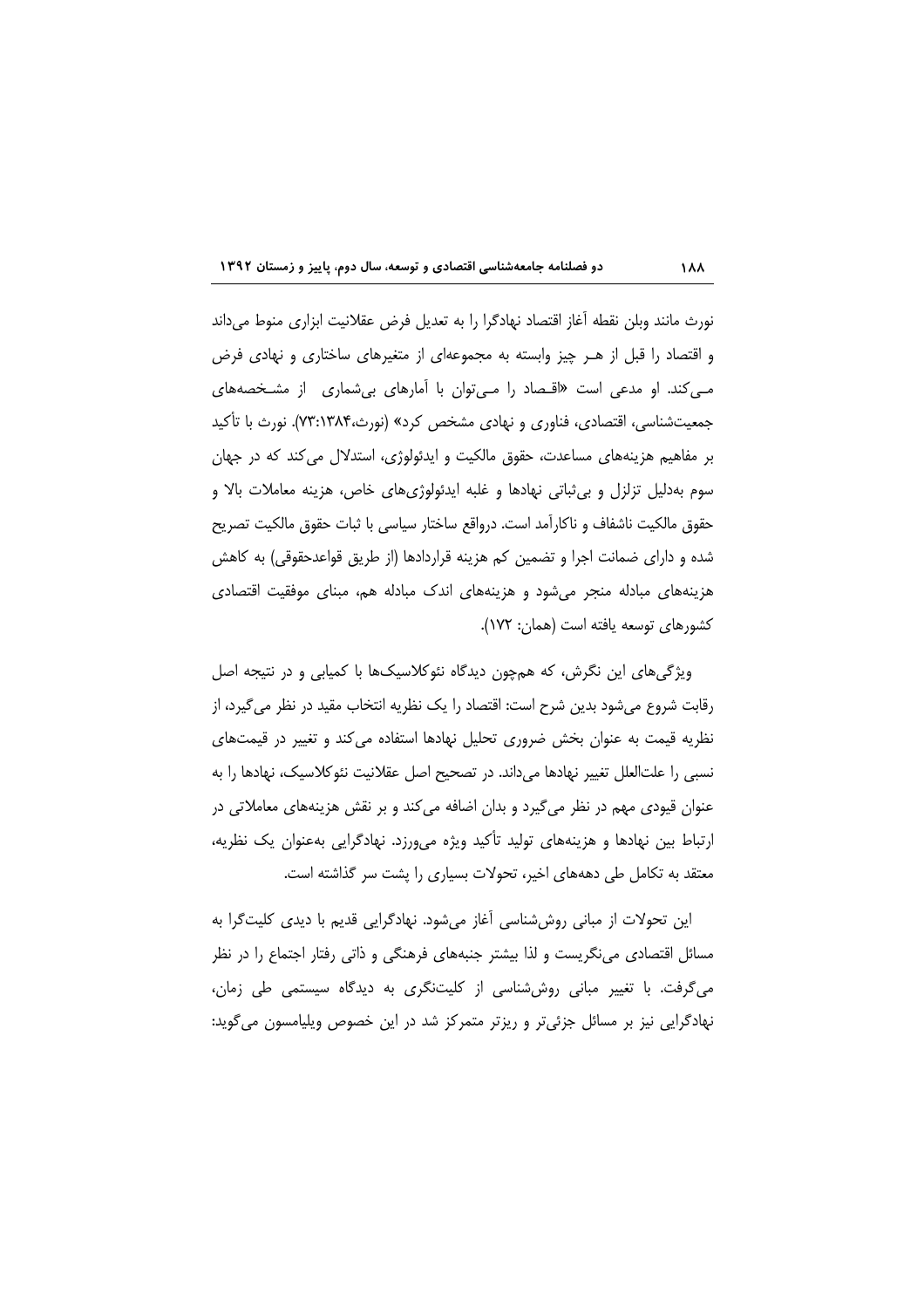«من دیدگاه جان الستر را تأیید می کنم که تاکنون ما غالباً بر سازوکارهای جزئی به جای نظریههای عمومی کار کردهایم. با این تصریح وی، که دانش ما نسبت به نهادها کم است و با توجه به پیشرفتهای بسیاری که اقتصاد نهادگرا در ربع قرن گذشنه برای دستیابی به یک نظريه واحد داشته، پذيرش كثرت گرايي را توصيه مي كنم» (Williamson , 2000: 5).

اقتصاد نهادگرای جدید، تلاشی برای الحاق نظریه نهادها به علم اقتصاد است. بر خلاف بسیاری از کوشش های گذشته، که هدف آنها زیر سؤال بردن و جایگزین کردن نظریه نئوکلاسیک بود، نهادگرایی جدید به تعدیل و توسعه و بازسازی نظریه نئوکلاسیک پرداخت؛ بهطوری که قادر باشد گستره وسیعی از موارد و مصادیقی را که ورای دیدگاه سابق آن بود دربر گیرد. آنچه این مکتب به آن پایبند میماند و فروض اساسی خود را بر آن بنا مینهد فرض اساسی کـمیابی و در نتیجه رقابت است. نـهادگرایی جدید با مـقوله کـمیابی آغاز می گردد، اصل مسلم رقابت را مبنا قرار می دهد، به اقتصاد به عنوان نظریه انتخاب بهینه در حد و مرز محدودیتها و قیود می نگرد؛ نظریه قیمت را به عنوان بخش اساسی نهادها به کار می گیرد و تحولات در قیمتهای نسبی را بهمثابه نیروی اصلی در تغییر نهادها تلقی می کند.

داگلاس نورث در مذمت نهادگرایان اولیه (قدیم) بیان میدارد: آنها ضدّ نظریه بودند. نهادگرایان قدیمی چیزی ندارند جز مشتی از مشاهدات، که این مشاهدات یا میبایست با یک نظریه سازماندهی شود و یا باید نصیب آتش گردد (نصیریاقدم، ۱۳۸۴: ۱۷).

نهادگرایی جدید با تأکید محدودتر و ضابطهمندتر بر شعار اولیه نهادگرایی، بیشتر به بررسی نظام حقوقی به عنوان نهادی که شکل دهنده بستر و نحوه انجام فعالیتهای اقتصادی است، تأکید می ورزد.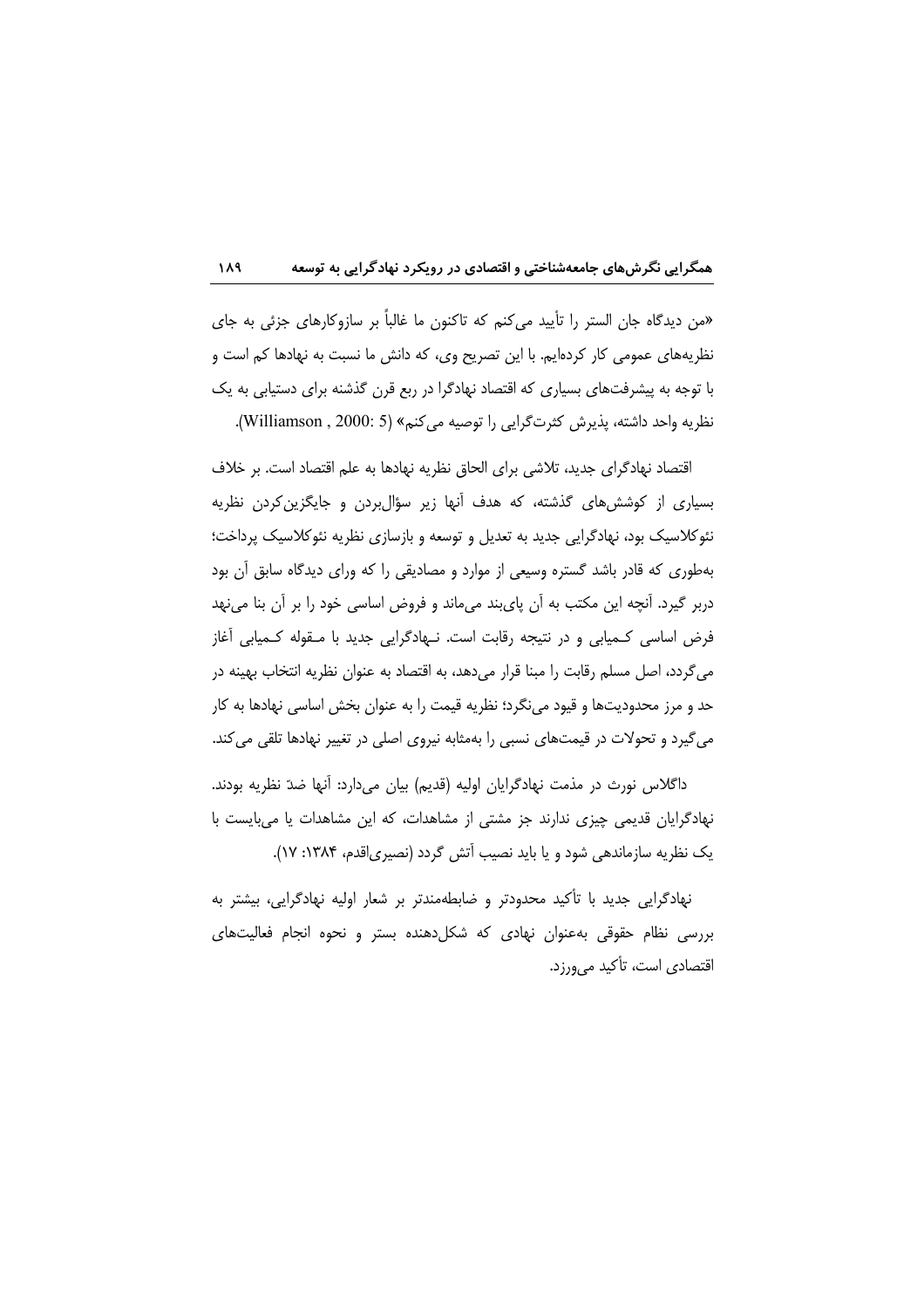این مکتب در علوم مختلف با ترکیبنمودن اقتصاد، حقوق، نظرات سازمان، علوم سیاسی، روانشناسی و جامعهشناسی و در جهت درک نهادهای سیاسی، اقتصادی و اجتماعی، تولید طیف وسیعی از نظریهها و عقاید را نموده است. این مکتب جدید کاملاً بین رشتهای عمل می کند و آزادانه در دریافت مطالب از سایر علوم و استفاده از آنها در نظریهپردازی خود استفاده مینمایند ولی در هرحال بایستی تصریح کرد که تم و زبان اصلی این مکتب، اقتصاد است (دادگر، ۱۳۸۳: ۴۲۵).

درحال حاضر رویکرد نهادگرایی جدید، باسرعت زیاد در کشورهای پیشرفته و بهویژه در آمریکا در حال گسترش است. نهادگرایان جدید خواهان افزایش حضور مؤثر دولت جهت شکل دهی و حمایت از نهادهای اجتماعی و اقتصادی هستند ( Kerkmeester Heico, 395 :1999). اگرچه نمی توان تمام تحولات نهادی صورت گرفته را در مكاتب مختلف علم اقتصاد متعارف به نـهادگرایی نسبت داد و آن را جایـگزین نظام سرمایهداری دانست ولی می توان بهصراحت ادعا نمود که این مکتب، بر مکاتب اقتصادی تأثیرات زیادی داشته و خواهد داشت.

## نگرش نهادگرایی به توسعه اقتصادی

مسئله دیگری که می تواند در درک بهتر تفکر نهادگرایی موثر باشد، درک نگرش نهادگرایان به مفهوم توسعه است. در نگرش نهادگرا، توسعه در پاسخ به تکامل تدریجی نهادهای حمايتي، اجتماعي وتجارت ايجاد مي گردد (north, 1998: 55). بنابراين ميزان رشد و توسعه یافتگی کشورها به درجه کنترل ریسکها و مخاطرات تجاری (نکول معاملات، عدم سودجویی غیرقانونی در فعالیتهای اقتصادی و تقسیم متوازن و متناسب زیانها و…) به وسيله نهادها بستگى دارد (Clein, 2000: 275).

 $19.$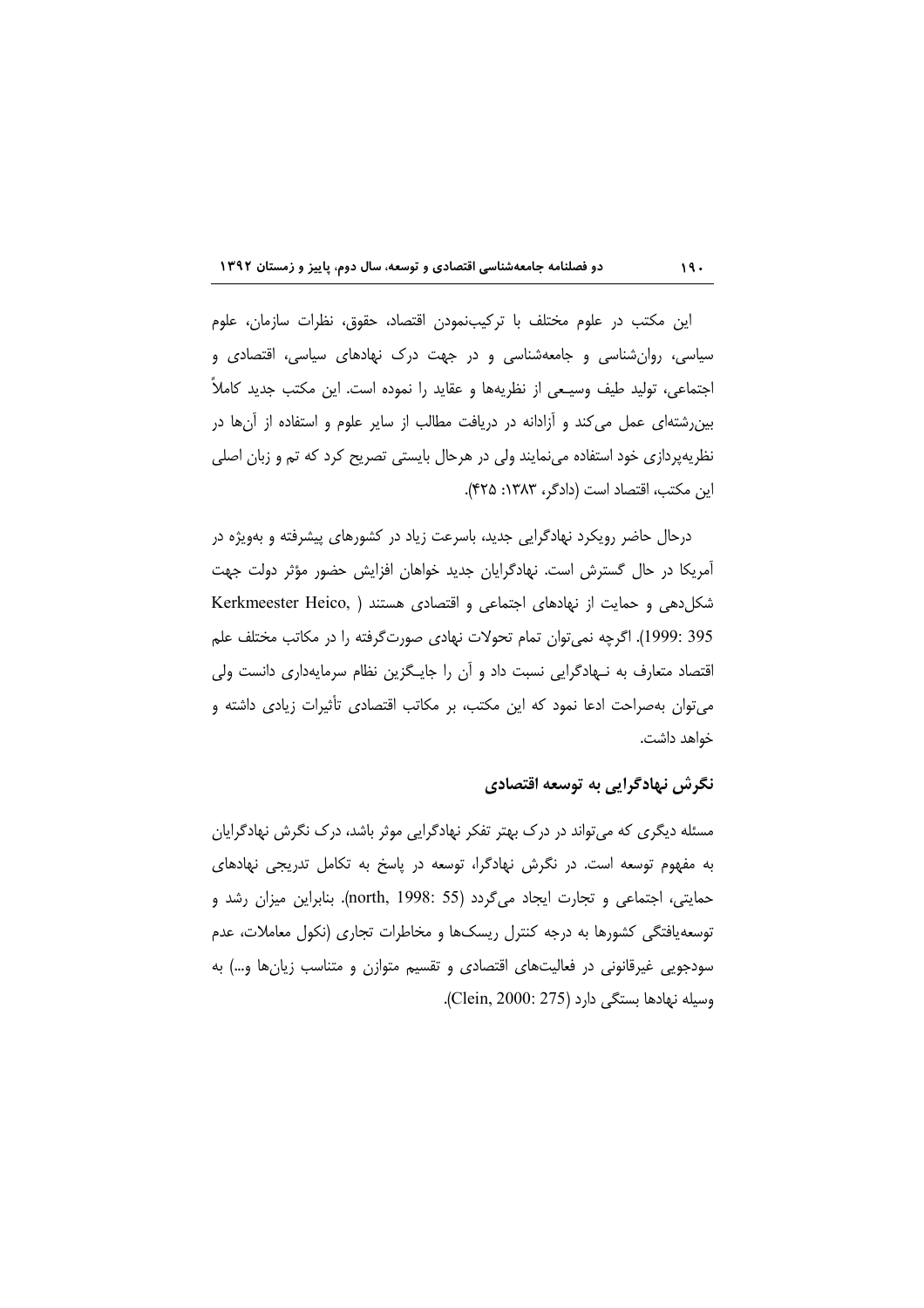نهادهای کارآمد باعث کاهش هزینههای اطلاعاتی، تشویق تشکیل سرمایه و حرکت آزادانه آن، اجازه قیمتیشدن ریسکها و همچنین سایر تسهیلات مشارکتی میشود.گسترش این نهادها، خود به خود باعث گسترش و توسعه صنایع و فعالیتهای اقتصادی می گردد. در مقابل، زمانی نرخ هـزینههای معاملاتی و عدم قطعیتها و نااطمینانیها بالاست، عدم شکل گیری تخصص ها و اکتفا به تعاملات خوداتکا نوعی بیمه محسوب می گردد.

هرچه میزان تخصصی شدن و تعداد و تنوع صفات با ارزش قراردادها بیشتر باشد، بایستی به نهادهای قابل اطمینانی که به افراد اطمینان میدهد تا بدون نگرانی و تردید، به پذیرش قراردادها تن دهند، اهمیت بیشتری می یابند؛ بنابراین حرکت ناموزون و درازمدت از سنتها و رسوم غیرمدرن، به سوی قوانین مکتوب با تخصصی شدن روزافزون و تقسیم کار فزایندهای که متناسب جوامع پیچیدهتر است مرتبط است. همچنین نهادگرایان در سیاست گذاری برای توسعه دنبال چینش ساختارهای حقوقی و اقتصادی خاصی نیستند، بلکه معتقدند نهادها بایستی طوری اصلاح و یا تعدیل گردند که موانع توسعه بازار برطرف و شرایط عملکرد بهينه نظام اقتصادي مهيا شود (North, 1998: 90). براي رسيدن به اين مهم، نهادها چهار رهیافت اساسی را مورد استفاده قرار می دهند:

تکمیل نهادهای موجود؛

نوآوری برای ایجاد نهادهای کارآمد؛

ايجاد ارتباط ميان جوامع از طريق گسترش جريان تجارت و اطلاعات؛

بهبود رقابت در اقتصاد (Worldbank, 2002).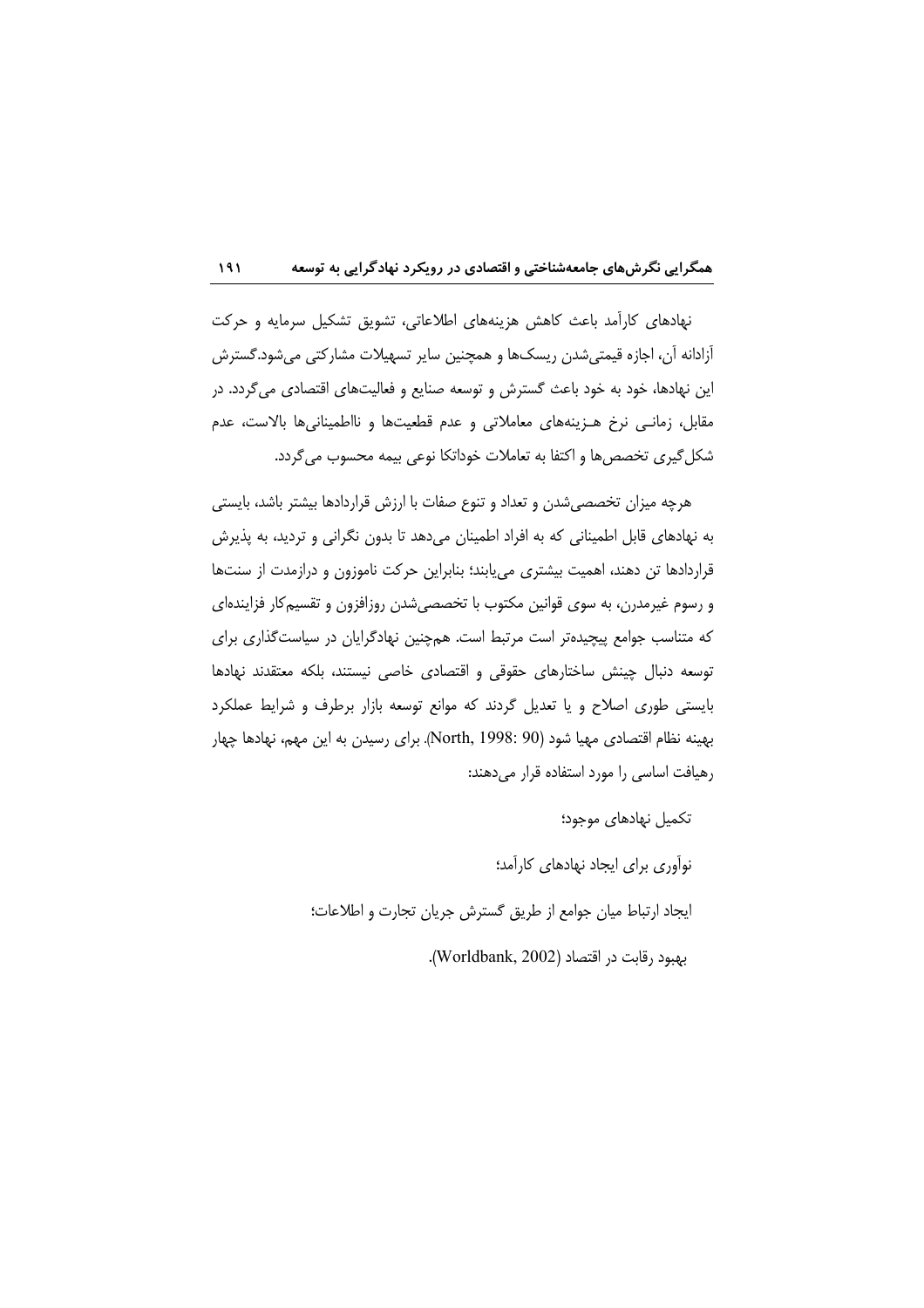همچنین در نظر نهادگرایان در تعیین مسایل توسعهنیافتگی کشورهای جهان سوم، آنها معتقدند که مدیران این کشورها، بیشتر فرصتهایی را تشویق میکنند که مشوق توزیع درآمدند تا تولید بیشتر درآمدها و گسترشدهنده فعالیتهای توزیعی و یا بازتوزیعی هستند تا فعالیتهای تولیدی. سازمانهای فعال در کشورهای توسعهنیافته بیشتر توسعهدهنده انحصارند تا رقابت و محدودکننده فرصتها هستند تا خالق آنها. این سازمانها کارآمد هستند ولی در جهت افزایش سود خود و ناکارا نمودن نهادهای موجود. بنابراین نهادهای ناقص در این کشورها باعث بروز سازمانهای ناکارا و عملکرد اقتصادی ضعیف این کشورها میگردد. در مجموع بایستی عنوان نمود که نهادگرایان معتقدند جهت رسیدن به توسعه اقتصادی و صنعتی، توسعه نهادی در جهت کاهش مخاطرات و هزینههای مبادلاتی ضرورت داشته و این دو بهصورت دو سویه باعث تقویت و یا تضعیف یکدیگرند. اکنون با توجه به مطالب گفته شده، میتوان ویژگیهای برجسته نهادگرایی را ذکر کرد:

# ويژگى هاي اصلى نهادگرايي

ا*–توجه خاص به عامل انسان*: بنابه گفته سیمون، در مطالعات نهادگرا هیچچیز مهمتر از دیدگاه نهادها نسبت به طبیعت انسان، یعنی کسی که رفتارش مطالعه میشود، نیست (Williamson, 2000: 600). از دیدگاه نهادگرایان، عقل منبع محدودی است که با تخصیص ادراکی، نتایج را اقتصادی میکند. از آنجا که عقل گرایی محدود منتج به توانایی ادراک محدود می شود، نهادگرایان بر درک بهتر ویژگیهای کلیدی انسان از جمله ادراک نفعطلبی شخصی و فرصتطلبی (مخاطرات اخلاقی، طفره رفتن از انجام تعهد و…) تأکید مى كنند.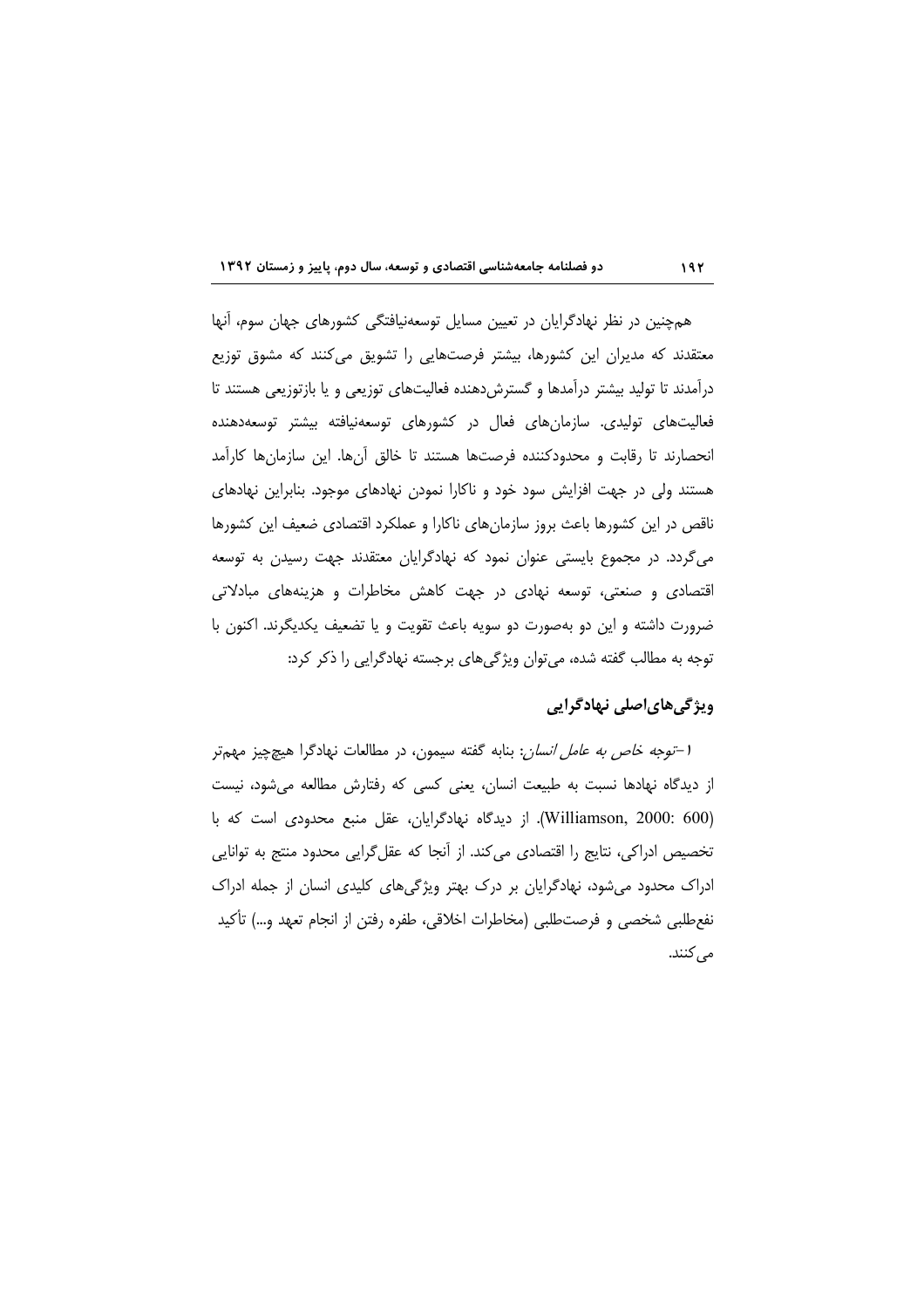نهادگرایان از عوامل نهادی نظیر سنتها، آداب و رسوم، فرهنگ و مذهب تحت عنوان قیود غیررسمی و بهعنوان عوامل تأثیرگذار بر ادراک فرد نام می برند؛ از این رو مطالعات بین رشتهای از قبیل اقتصاد اجتماعی، جامعهشناسی سیاسی، انسانشناسی اقتصادی و جامعهشناسی بیولوژیکی را ضروری میدانند.

۲- *توجه به قابلیت اجرا*: اقتصاد نهادگرا به دنبال ارائه نظریههای عام، نظیر «نظریه قیمت» نیست. بلکه مجموعهای از رهنمودها و برداشتهای راهبردی را برای مسائل خاص مطرح مے سازد (Hodgson, 1998: 170).

اقتصاد نهادگرا از فروض ايدهآل نظير عقل ناب، حس خيرخواهي، هزينه معاملاتي صفر و نظایراَن پرهیز میکند. رونالدکوز` (۱۹۶۴) و هارولد دمسز<sup>۲</sup> (۱۹۶۹) برای اولین بار نامتقارن بودن این فروض را در مورد شکست بازار عنوان کرده بودند. در حقیقت مکتب نهادگرایی بهدنبال این است که نظریهای ارائه دهد که از قابلیت اجرایی بالایی برخوردار باشد. اگر به علت وجود اطلاعات ناقص و بهدنبال آن هزینههای معاملاتی، بر وجود دولت بهعنوان یک نظام قانونی ضامن اجرای قراردادها تأکید می کند، بدین مضمون نیست که حتماً دولت در اقتصاد كارا عمل مى كند. بلكه به اين علت است كه ممكن است هيچ شيوه دیگری نتوان طراحی کرد که منفعت خالص حاصل شده را بیشتر کند.

٣- *توجه به بنگاه و سازمان:* سیمون بعد از عطف توجه به طبیعت انسان، به طبیعت نیز اشاره می کند؛ همان نکتهای که کوز در سال ۱۹۳۷، برای اولین بار به آن اشاره کرد. کنت ارو نیز در بیان اهمیت بنگاه عنوان می کند که هر نظریه استاندارد اقتصادی و نه تنها

<sup>1-</sup> Ronald Coase

<sup>2.</sup> Harold Demsez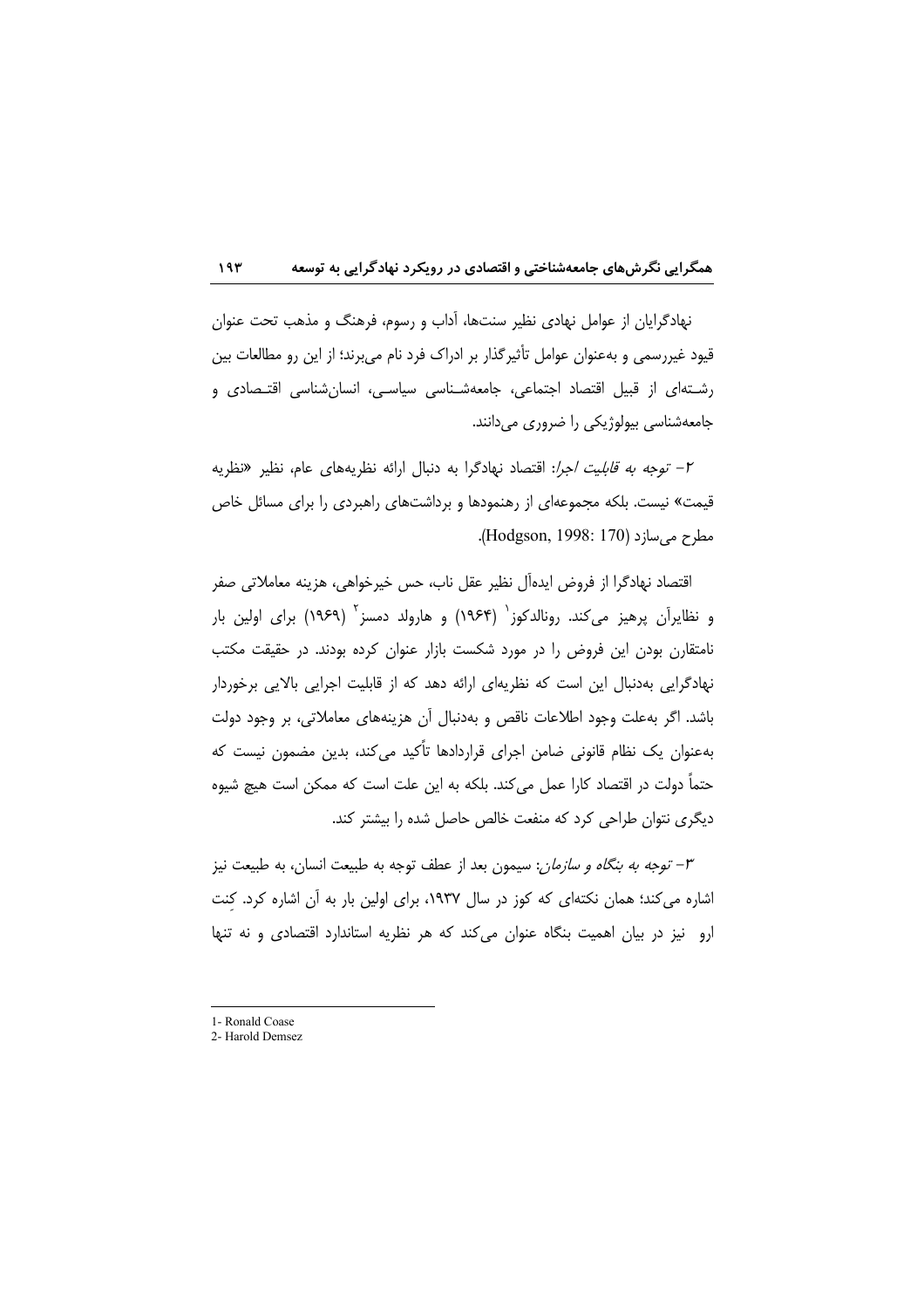نئوكلاسيك، نقطه شروع تحليلش از بنگاه است. در اينجا خود بنگاه مدنظر نيست، بلكه ساختار درونی بنگاه برای تحلیلها مهم است.

194

۴– *توجه به انگیزش ها و نقش دولت*: نهادگرایی با اشاره به وجود هزینه معاملاتی، بر نقش دولت در برقراری نظمی تأکید می کند که تضادها را تعدیل می کند و منافع حاصل از مشارکت را افزایش می دهد. از آنجا که قانون یک کالای عمومی است، صرفههای زیادی نسبت به مقیاس دارد و مجموعه قوانین از پیش تعیین شده، هزینههای مذاکره و اجرای قـراردادها را بهطور قابل مـلاحظهای کاهش مـی،دهد. در حـقیقت دولتها بهعـنوان تعیین کنندگان «حقوق مالکیت» بر هزینههای معاملاتی تأثیر میگذارند و می توانند از این طريق انگيزش ها را تغيير داده، آنها را مجدداً شكل دهند. (متوسلي، ١٣٨٩: ٣٩۶).

البته اقتصاد نهادگرایی جدید از فروض ایدهآلی نظیر دانای کل و خیرخواه بودن دولت پرهیز می کند؛ چرا که دولتها حق مالکیت را بهگونهای تعریف می کنند که با حدأکثر شدن ثروت اداره کنندگان آن سازگار باشد. در حقیقت از نظر نهادگرایی تمامی اشکال سازمانی از جمله دولت ناقص هستند. در نتیجه این دیدگاه تنها بهدنبال این است که کدام شکل سازمانی نسبت به شقوق دیگران، بازدهی بالاتری را ایجاد می کند.

صرفنظر از مارکسیسم، که اساساً نوعی جنبش اجتماعی بود، اقتصاد نهادی همواره یکی از مهمترین مشربهای دگراندیشی در تاریخ علم اقتصاد بوده است. این مکتب عمدتاً، اما نه کاملاً از شرایط اقتصادی- اجتماعی آمریکا سرچشمه گرفته و تا حد زیادی فارغ از جریان قالب اقتصاد نئوکلاسیک بوده است. در واقع از برخی جهات ادامه سنت مکتب تاریخی آلمان از یکسو و مکتب تاریخی انگلستان از سوی دیگر است. اما معرفی و کسب شناخت نسبت به اقتصاد نهادي، عمدتاً در گروه درک وجوه تمایز آن با جریان غالب اقتصاد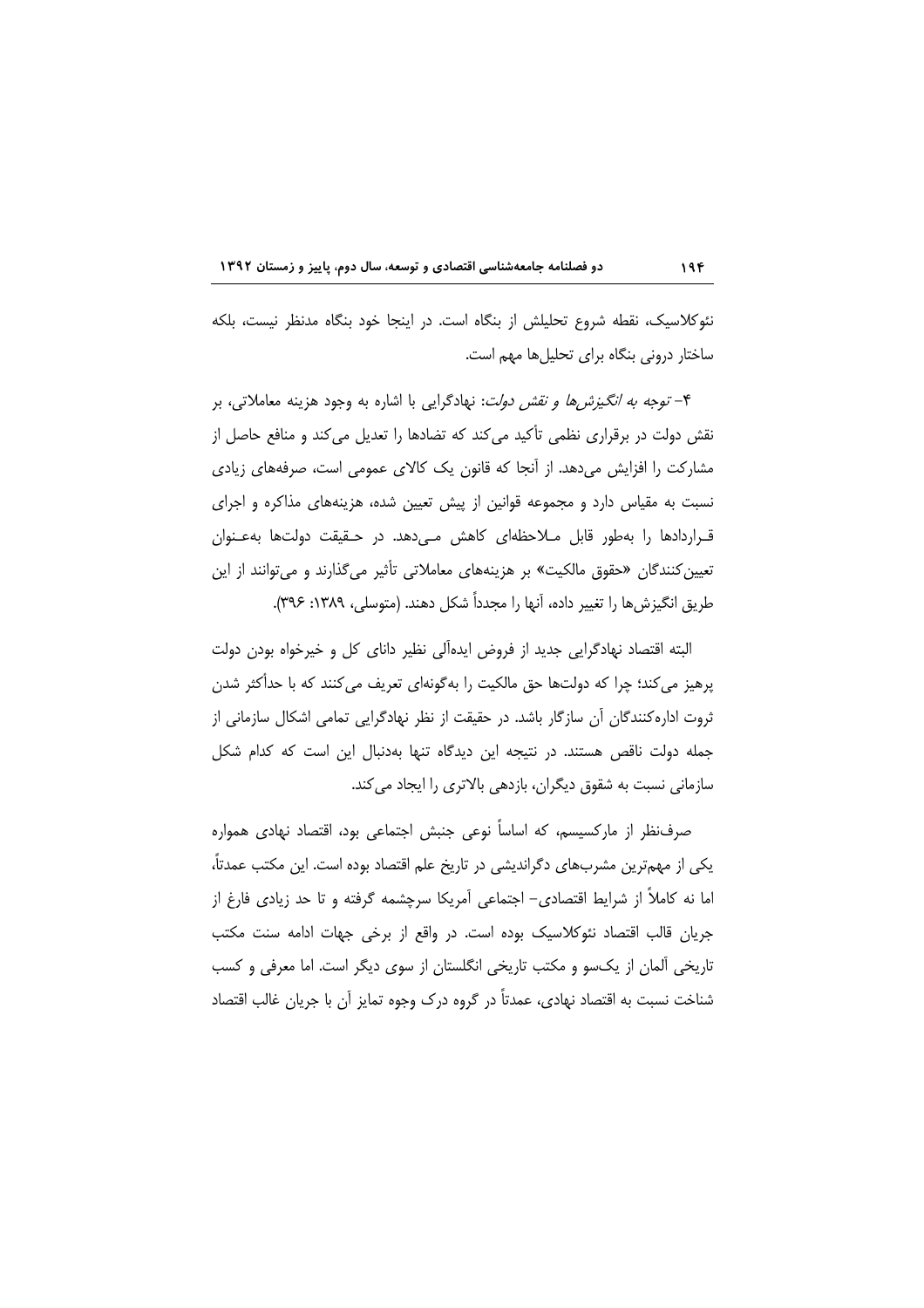نئوكلاسيك است. مسائل محوري اقتصاد نئوكلاسيك مسائلي از قبيل تخصيص منابع، توزیع درآمد و تعیین سطح درآمد، تولید و قیمتهاست، حال آن که در اقتصاد، نهادی سازمان و کنترل نظام اقتصاد دغدغه اصلی بهشمار میرود. لذا در حالی که نظام اقتصاد نئوکلاسیک همه چیز را در نظام بازار خلاصه میکند، اقتصاد نهادی معتقد است که نظام بازار نیز خود صرفاً یک نهاد در کنار بسیاری از نهادهای دیگر است که با آنها مناسبات متقابل دارد. به بیان دیگر از نظر اقتصاد نهادی این ساختار سازمانی اقتصاد است که تخصیص منابع و موارد دیگر را تعیین می کند نه صرفا نظام بازار. اقتصاد نهادی قدیمی عمدتاً محصول اندیشههای تورستن وبلن و سایر اقتصاد دانانی است که در سنت وبلنی به تحقیقات اقتصادی پرداختهاند.

## نتيجه گيري

مکتب نهادگرایی در پایان قرن نوزدهم میلادی و برای ایراد انتقادهای جدی به پیامدهای منفی اقتصاد نئوکلاسیک در آمریکا ظهور پیدا کرد. مکتب اقتصادی نهادی با توجه به این که توجه ویژهای به زیرساختهای فرهنگی و اجتماعی و سیاسی و اقتصادی جامعه دارد، بهعنوان پایه اصلی اقتصاد توسعه مطرح است. بر اساس این دیدگاه افراد جامعه بهدلیل احتیاجات خود نهادهایی را بهوجود میآورند که به مرور زمان بهصورت آداب و رسوم مورد قبول جامعه قرار می گیرد. روششناسی اقتصاد نهادی بر اساس اقتصاد نامتعارف مارکسیسم و تا حدودی در راستای روششناسی مکتب تاریخی آلمان است. اقتصاددانان نهادی مانند مکتب اقتصاد تاریخی از روش استدلالی استقرا استفاده میکنند. بهعبارت دیگر آنها در بیان تحلیلهای منطقی نظریات خود از روش جز به کل یا خاص به عام استفاده میکنند. از ابتدای ظهور مکتب نهادی دیدگاههای متفاوتی در مورد این مکتب بیان شده است. دامنه و وسعت این دیدگاهها چندان وسیع نیست. نهادگرایان جدید مانند نورث معتقدند که در پیشرفـتەترین اقـتصادهای امروزی نیز نشانــههای کاملی از مکتب اصیل نهادیون دیده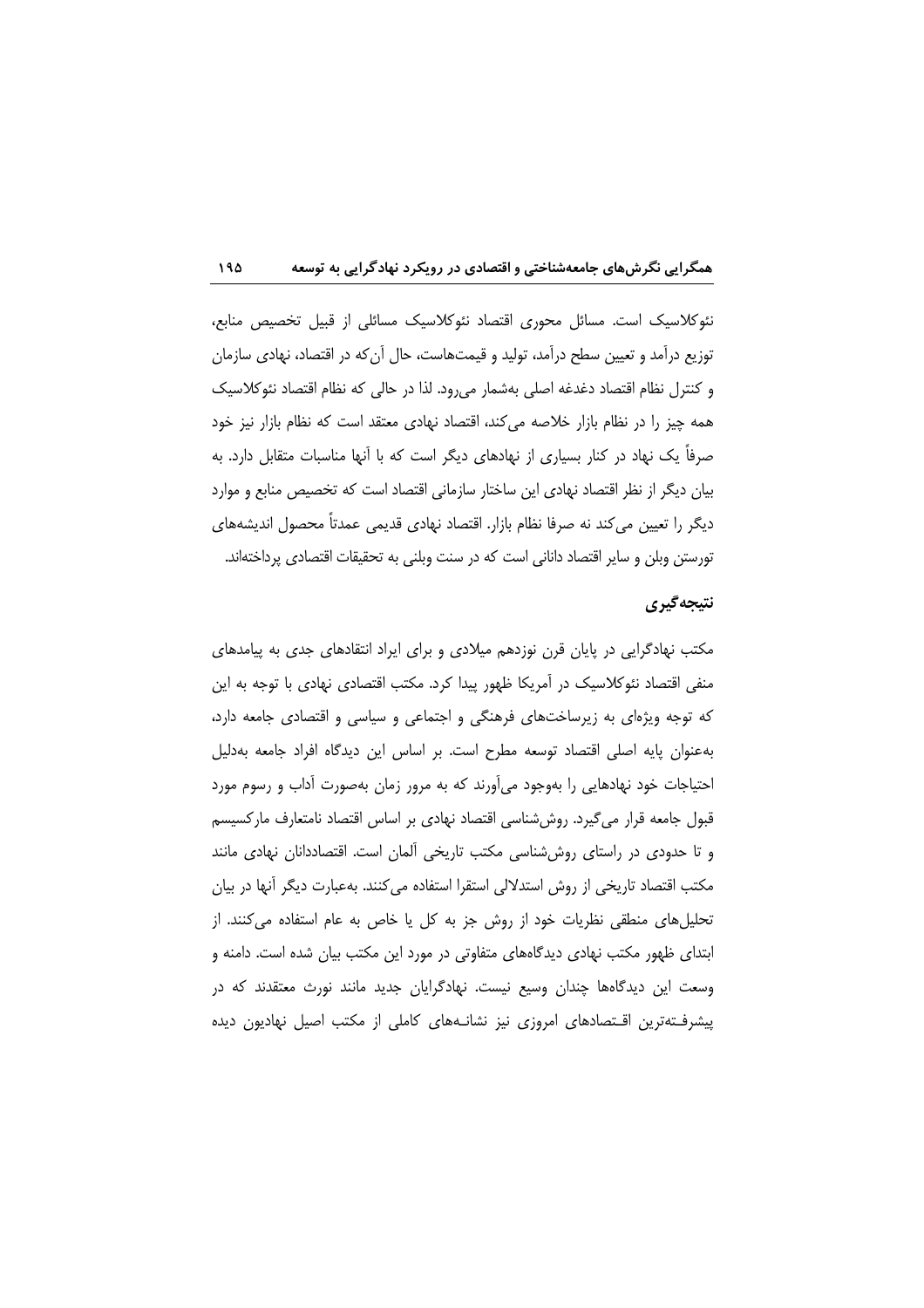میشود. مکتب اقتصادی نهادگرایی طی صد سال پیدایش، دستخوش تغییرات مهم و تکاملی شده است؛ بنابراین با توجه به این تغییرات و تحولات و تفاوت دیدگاههای اقتصاددانان نهادی، أنها را به سه نسل مهم تقسیمٖبندی میکنند: نسل اول که بنیانِگذاران اصلی مکتب اقتصادی نهادگرایی هستند؛ نظیر وبلن، کامونز و میچل. نسل دوم اقتصاد نهادگرایی به نئونهادیون معروف بوده و از مهمترین اقتصاددانان این مکتب میتوان به گالبرایت، میردال و اَیرز اشاره کرد. در مورد مکتب نئونهادی به دو موضوع بسیار مهم باید توجه کرد؛ اول این که– نهادها به عنوان بخش مرکزی و اصلی نظریههای سیاسی مطرح هستند و دوم این که– باید به نهادها بهعنوان سازنده و شکلدهنده سیاستها توجه کرد. معروفترین اقتصاددانان نسل سوم که به نسل جدید نهادگرایی معروف هستند نورث، ویلیامسون و رابرت توماس هستند. مکتب نهادگرایی جدید در واقع در ادامه نهادگرایی قدیم و در پی ارائه دلایل علمی و عقلی اقتصادی برای بیان دلیل وجود نهادها و نقش أنها در جوامع، به منظور كاهش هزينههاى معاملات أنها با تدوين ارتباطات داخلي و تنظيم قوانين و استانداردهای مناسب است. در چارچوب نظریه نهادگرایی جدید، منفعت طلبی فرد لحاظ شده است که در چارچوب نهادی عمل می کند. به عبارت دیگر، اندیشه نهادگرایی جدید برای عقلانیت انسان منطقه آزادی لحاظ کرده است. «افراد براساس مدلهای ذهنی تصمیم می گیرند. این مدلها از فردی به فرد دیگر تغییر می کند و اطلاعاتی که بازیگران دریافت مـی کنند آن قدر ناقص است که در بیشتر موارد هـیچ نشانهای از هـمگرایی یا میل این مدلهای متباین به مدلی واحد به چشم نمیخورد. فقط وقتی میتوانیم به معنای وجود ساختارها و نهادها پی ببریم و جهت تغییرات نهادی را توضیح دهیم که این ویژگی رفتار بازیگران را بفهمیم» (نورث، ۱۳۷۷: ۴۲). در این نگاه به مسئله تصمیم *گ*یری انسان توجه شده است و برای انسان، فضای تصمیمگیری قایل شده است. همچنین با وجود پذیرش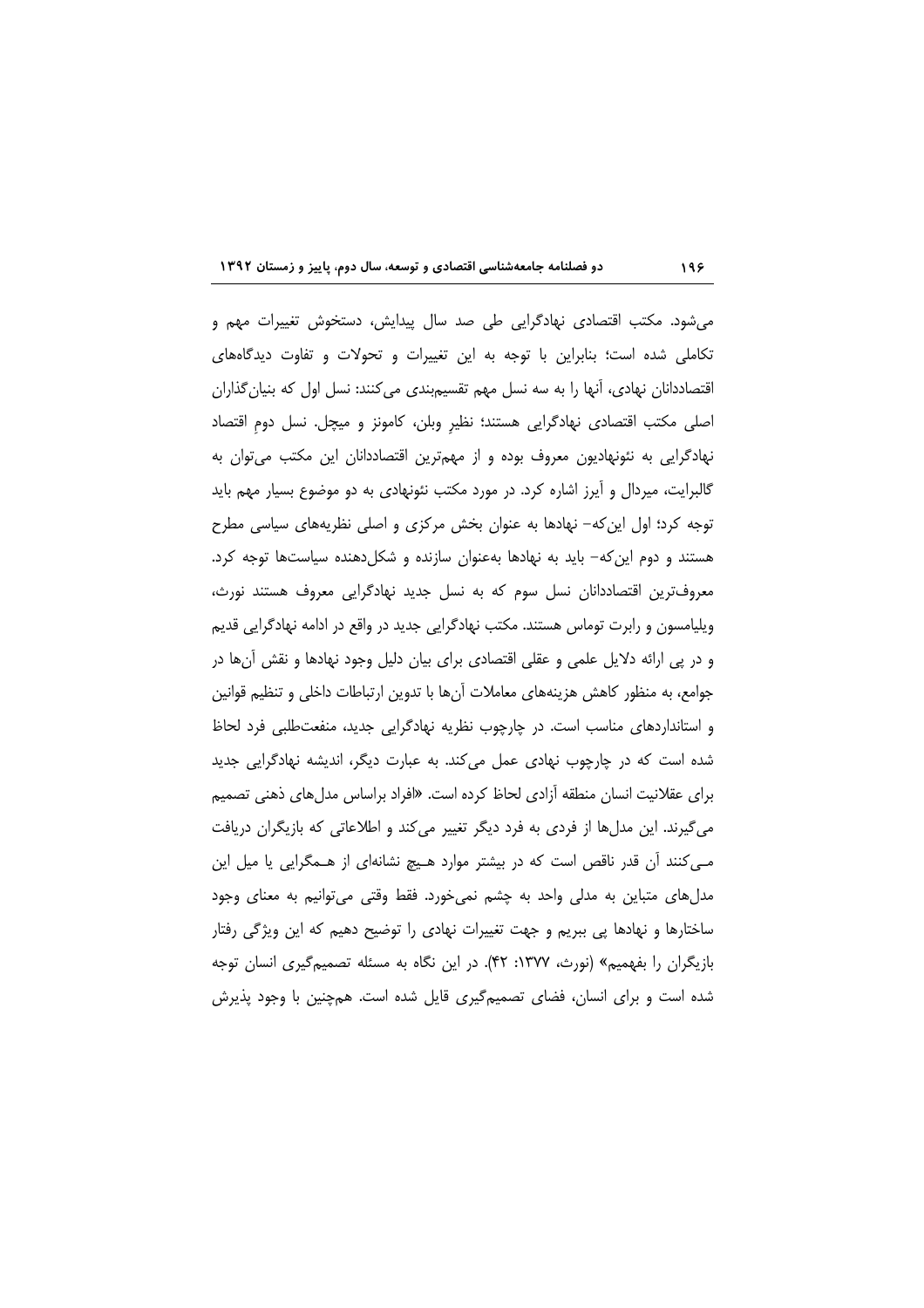محدودیت حرکتی انسان در چارجوب نهادی، نهادگرایی بر این نکته تأکید دارد که انسانها در تغییرات نهادی مؤثرند و میان انسان و نهادها ارتباطی دوسویه دیده میشود.

بنابراین، نهادگرایی جدید به منزله دستگاه نظری تبیینی است که از الگوهای تبیینی موجود بهره می گیرد. این دستگاه درحالی که دریی تبیین برای تعلیل وقایع است، به دنبال تدقیق حوزه عملکردی افعال انسانی نیز است. این درحالی است که توجه به انسان پرمایه، بدان مزیت بهرهمندی از رویکرد تفسیری یا معناکاوانه داده است. بهعبارت دیگر، تبیین نهادگرایی جدید تبیینی است که ازعناصر فرافرهنگی و فرهنگی در جای مناسب به بهترین نحو استفاده می کند. سیاستهای توسعهای موفق مستلزم فهم و پوپایی تحولات اقتصادی و اجتماعی است. سیاستهایی که دنبال میشوند، میبایست نتایج مورد نظر و مطلوب را به دنبال بیاورند. در مدل پویای تحولات اقتصادی ضرورت دارد تحلیلهای سیاسی به عنوان بخش جدایی ناپذیر از کل در نظر گرفته شوند؛ چرا که ساختار سیاست و حکومت است که قواعد رسمي را تصريح و اجراي أن را تضمين ميiمايد. چنين مدلي اگرچه هنوز طراحي نشده اما ساختاری که اقتصاد نهادگرای جدید در حال تکامل آن است، بهرغم ناکامل بودن، سیاستهای توسعهای کاملاً متفاوت از اقتصاددانان توسعه سنتی یا اقتصاددانان نئوکلاسیک ارتودوکس پیشنهاد می نماید.

نگرش نهادگرایی با رویکرد بین رشتهای و خصوصاً توجه ویژه به حقوق و جامعهشناسی، سعی دارد به درک صحیحی از نظام اقتصادی جامع دست یابد. بر اساس این ایده و با توجه به خلاً مطالعات نهادی در علوم انسانی، می توان به شناسایی و ارزیابی نظام سیاسی – اجتماعی و حقوقی کشور پرداخت و به نتایج ارزندهای در خصوص مشکلات و نارساییها و همچنین کارآمدی و یا ناکارآیی این نظامها دست یافت. نتایج این بررسیها میتواند در قالب توصیههای سیاسی در خدمت مجریان و مسئولان کشور قرار گیرد و به اصلاح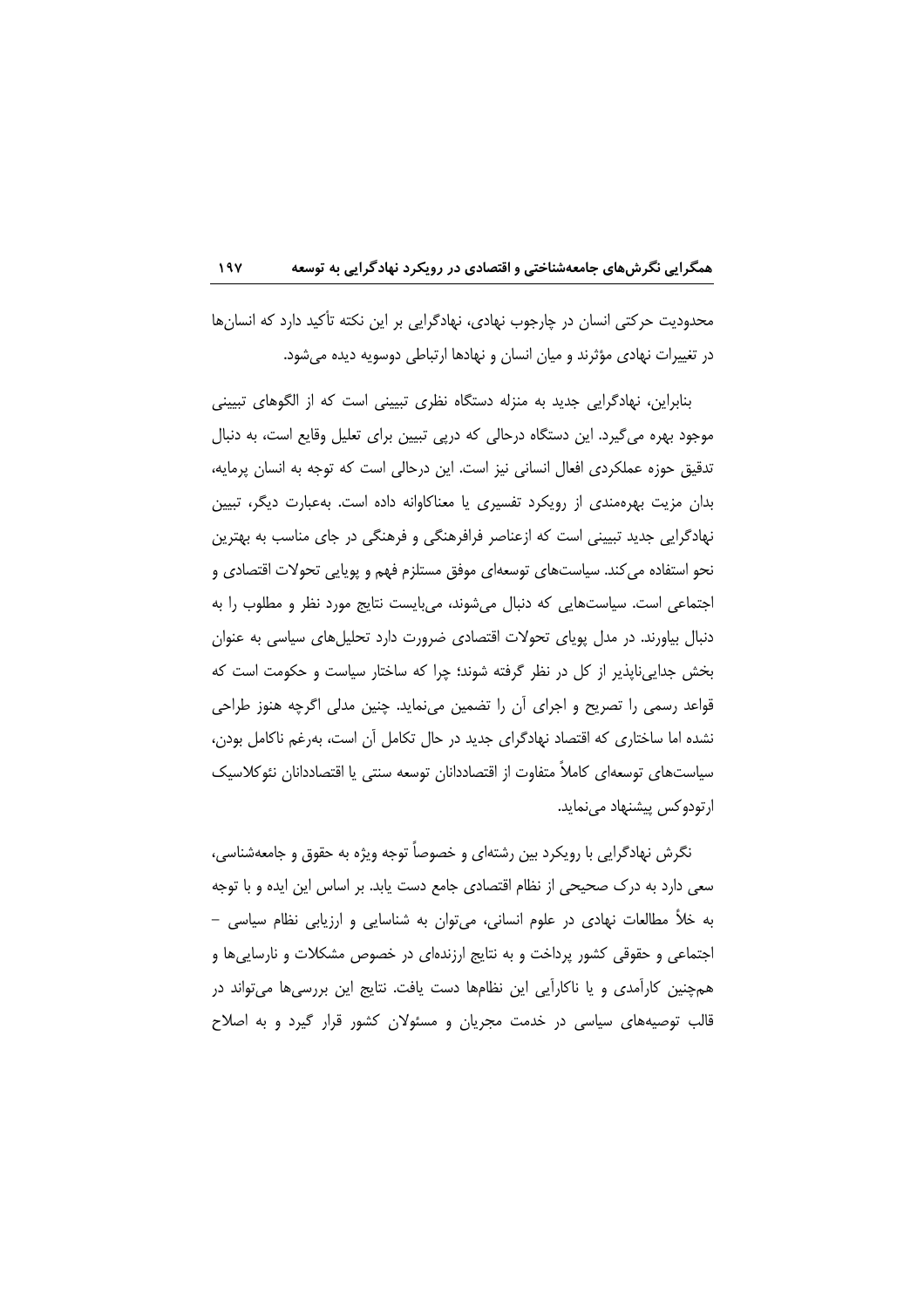استراتژی های کلان کشور بپردازد. امید است با اشاعه این نگرش و با همت و تلاش پژوهشگران بتوان بر مشكلات كنونى غلبه نمود و آيندهاى روشن براى ايران عزيز و انقلاب اسلامی پیشبینی نمود.

موضوع نهاد از مباحث اصلی جامعهشناسی و ناظر بر ساختارهای کلان و نهادینه شده اجتماعی، اقتصادی، سیاسی و فرهنگی است که کلیت جامعه و نظام اجتماعی حاکم بر آن را شکل می،دهند. براین اساس، با توجه به تأکیداتی که نهادگرایان توسعهای بر نقش نهادهای غیراقتصادی همچون سیاست، نظام حقوقی و ساختارهای فرهنگی بر ساختار اقتصادی و تحولات این حوزه دارند؛ می توان گفت که نهادگرایی نتیجه تعامل و همگرایی رویکردهای اجتماعی و اقتصادی است که بر جایگاه ساختارهای کلان و با گستره وسیع در توسعه اقتصادی تآکید دارند.

توسعه پدیدهای چند بعدی است که برای انسان و توسط کنشگران انسانی هدف گذاری و دنبال میشود. انسان نیز هم سازنده نهادها و هم تحت تأثیر و احاطه نهادهای گوناگونی است که ابعاد گوناگون زندگی وی را در بر گرفتهاند. در این راستا رویکرد نهادگرایی که به ساختارهای مسلط بر توسعه بهویژه توسعه اقتصادی میپردازد، بیش از دیگر نهادها جامعیت توسعه را برای اجتماعات انسانی مورد توجه قرار میدهد که این وضعیت پیامد تعامل رویکردهای اقتصادی و اجتماعی است.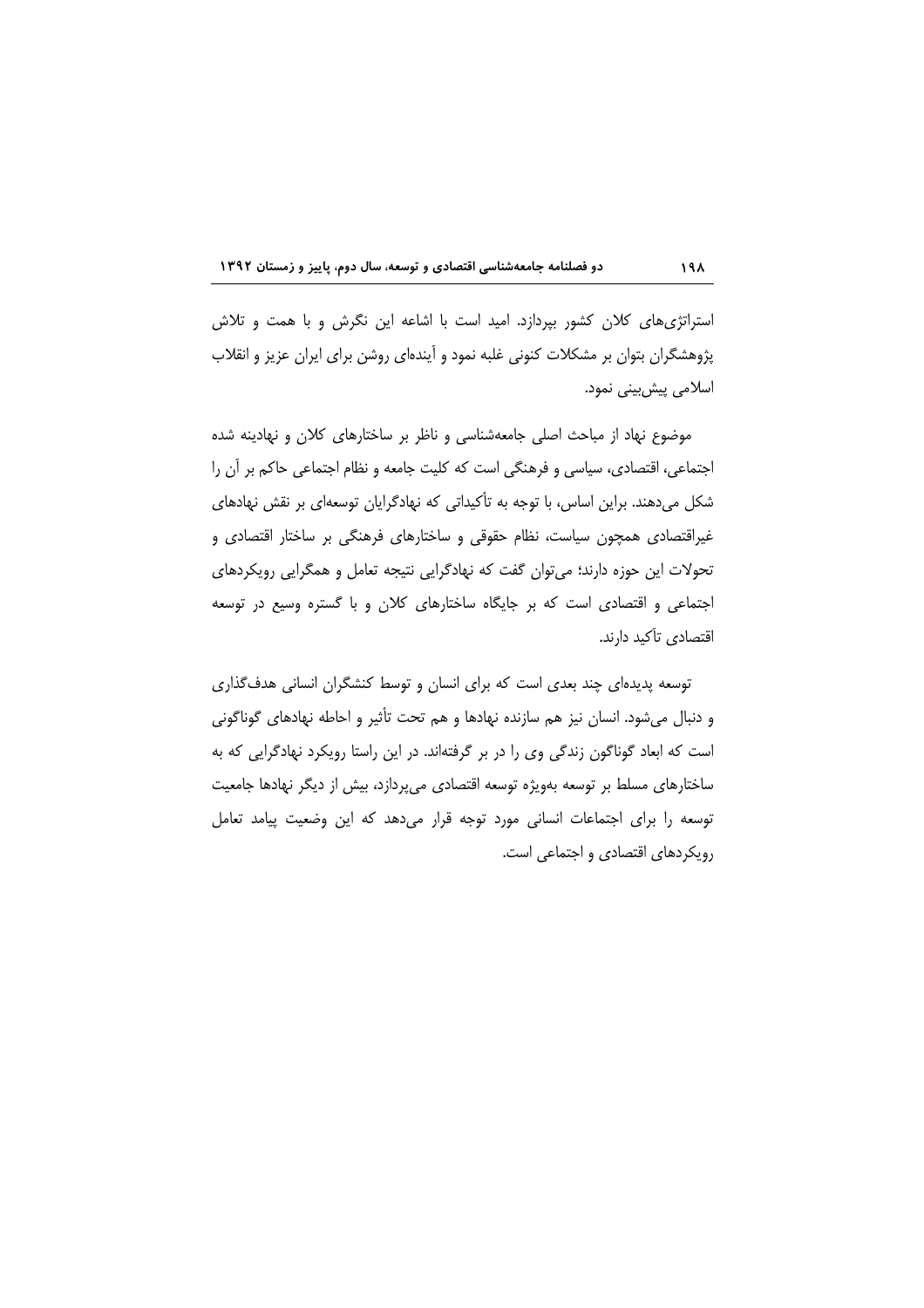### منابع

- \_ باربر، ويليام جي (١٣٧٠) *سير انديشەهاي اقتصادي*. ترجمه حبيبالله تيموري، تهران: نشر جامعه و اقتصاد. \_ پاتنام، رابرت (۱۳۸۰) *دموکراسی و سنت های مدنی.* ترجمه محمدتقی دلفروز، تهران: انتشارات روزنامه سلام.
	- ـ تفضلي، فريدون (١٣٧۵) *تاريخ عقايد اقتصادي.* تهران: انتشارات شرفي.
	- ـ تمدنجهرمی، محمدحسین (۱۳۸۳) *رویارویی مکاتب اقتصادی.* تهران: انتشارات جهاد دانشگاهی.
		- \_ دادگر، يدالله (١٣٨٣) *تاريخ تحولات انديشه اقتصادي*. تهران: دانشگاه مفيد.
- ـ متوسلی، محمود (۱۳۸۹) *ت<mark>وسعه <i>اقتصادی: مفاهیم، مبانی نظری*. رویکرد نهادگرایی و روش شناسی، تهران:</mark> انتشارات سمت.
- ـ متوسلی، محمود؛ حسینیزاده، سیدمحمدعلی و علی نیکونسبتی (۱۳۸۸) نهادگرایی و تأثیر نظریه سرل در مورد نهادها بر آن. فص*لنامه پژوهشرهای اقتصادی*، س ۹، ۴، ۱۱۳–۱۳۶.
- \_ نصیری|قدم، علی (۱۳۸۴) اقتصاد نهادگرایی جدید. *فصلنامه علمی-تخصصی تکاپو*، بهار و تابستان ۸۴،  $.55 - 0.15$  ( /  $\sqrt{2}$
- \_ نورث، داگلاس سی (۱۳۷۷) *نهادها، تغییرات نهادی و عملکرد اقتصادی*. ترجمه محمدرضا معینی، تهران: سازمان برنامه و بودجه.
- ــ نورث، داگلاس سی (۱۳۸۴) "درک فرایند تغییر اقتصادی"، *فصلنامه علمی- تخصصی تکاپو*، ترجمه علی نصیری|قدم، ۱۱و ۱۲، ۱۷۱–۱۷۸.
	- ـ هايلبرز، رابرت (١٣٧٠) *بزرگان علم اقتصاد.* ترجمه احمد شها، تهران: نشر انقلاب اسلامي.
		- ــ وبلن، تورستین (۱۳۸۶) *نظریه طبقه تن∫سا.* ترجمه فرهنگ ارشاد. تهران: نشر مرکز.